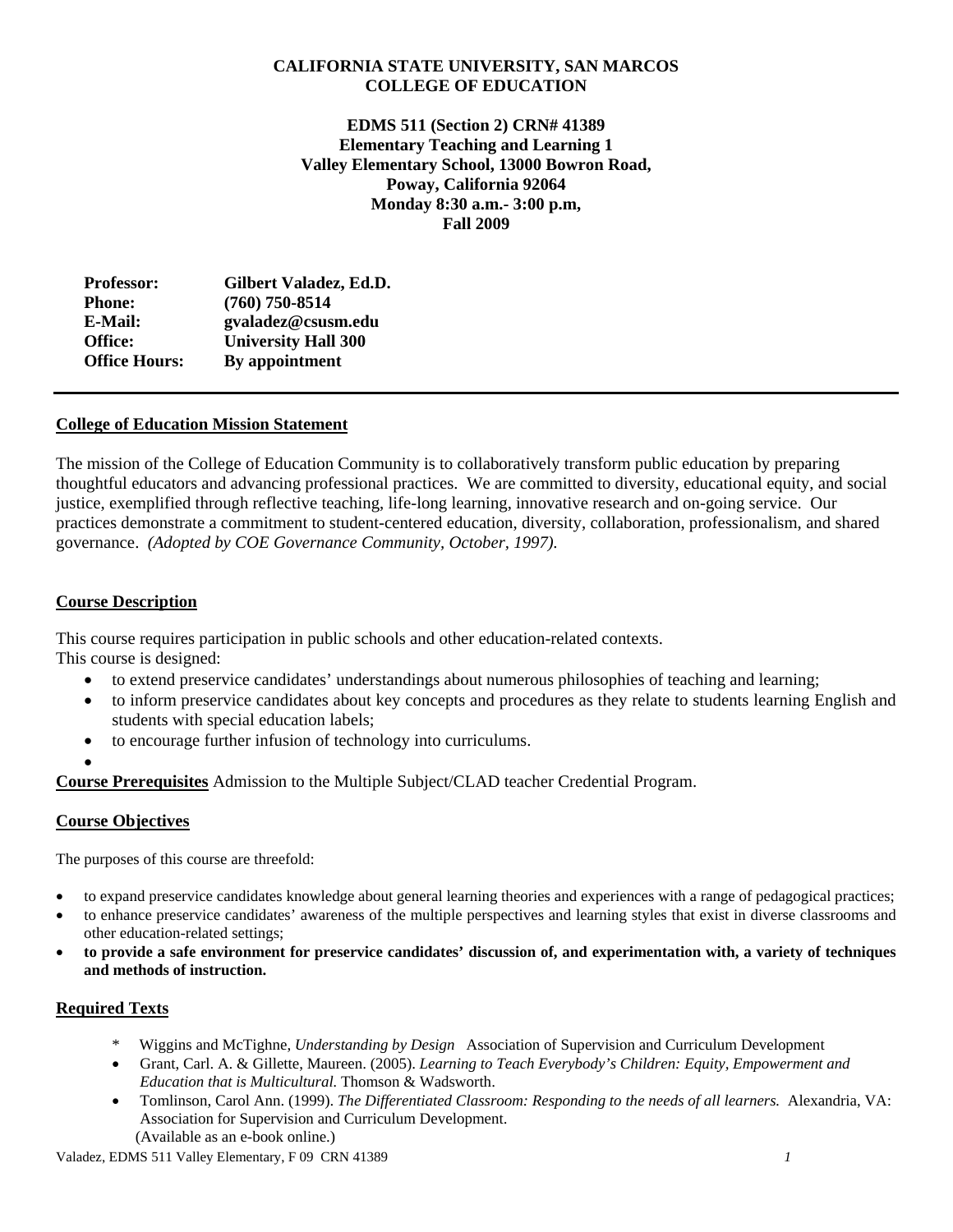- • Turnbull A., Turnbull, R. & Wehmeyer, M.L. (2007). *Exceptional Lives: Special Education in Today's Schools, 5th Ed*. Upper Saddle River, New Jersey: Pearson, Merrill Prentice Hall.
- Supervision and Curriculum Development. Villa, R. A. and Thousand, J. S. (2005). Creating an Inclusive School ( $2<sup>nd</sup>$  ed.). Alexandria, VA: Association for
- Task Stream Electronic Portfolio, Must register and pay fee online prior to first class @ www.TaskStream.com (register for duration of credential program).
- Pearson, Merrill Prentice Hall.
- Villa, R. A. and Thousand, J. S. (2005). Creating an Inclusive School (2<sup>nd</sup> ed.). Alexandria, VA: Association for Supervision and Curriculum Development.
- • Quicho, A. and Unnolf, S. (2009) *Differentiated Literature Instruction,* Pearson Publishing.

# **Authorization to Teach English Learners**

This credential program has been specifically designed to prepare teachers for the diversity of languages often encountered in California public school classrooms. The authorization to teach English learners is met through the infusion of content and experiences within the credential program, as well as additional coursework. Students successfully completing this program receive a credential with authorization to teach English learners. *(Approved by CCTC in SB 2042 Program Standards, August 02)* 

# **STUDENT LEARNING OUTCOMES**

# **Teacher Performance Expectation (TPE) Competencies**

The course objectives, assignments, and assessments have been aligned with the CTC standards for Multiple Subject Credential. This course is designed to help teachers seeking a California teaching credential to develop the skills, knowledge, and attitudes necessary to assist schools and district in implementing effective programs for all students. The successful candidate will be able to merge theory and practice in order to realize a comprehensive and extensive educational program for all students. You will be required to formally address the following TPEs in this course:

TPE 6d – Engaging and supporting all learners (Student Study Team Assignment)

TPE 9 – Creating & managing effective instructional time (Classroom Management Assignment)

# **California Teacher Performance Assessment (CalTPA)**

Beginning July 1, 2008 all California credential candidates must successfully complete a state-approved system of teacher performance assessment (TPA), to be embedded in the credential program of preparation. At CSUSM this assessment system is called the CalTPA or the TPA for short.

seminars will greatly contribute to your success on the assessment. To assist your successful completion of the TPA a series of informational seminars are offered over the course of the program. TPA related questions and logistical concerns are to be addressed during the seminars. Your attendance to TPA

Additionally, COE classes use common pedagogical language, lesson plans (lesson designs), and unit plans (unit designs) in order to support and ensure your success on the TPA and more importantly in your credential program.

The CalTPA Candidate Handbook, TPA seminar schedule, and other TPA support materials can be found on the COE website provided at the website provided: http://www.csusm.edu/coe/CalTPA/CalTPA.html

# **College of Education Attendance Policy**

Due to the dynamic and interactive nature of courses in the College of Education, all students are expected to attend all classes and participate actively. At a minimum, students must attend more than 80% of class time, or s/he may not

Valadez, EDMS 511 Valley Elementary, F 09 CRN 41389 *2*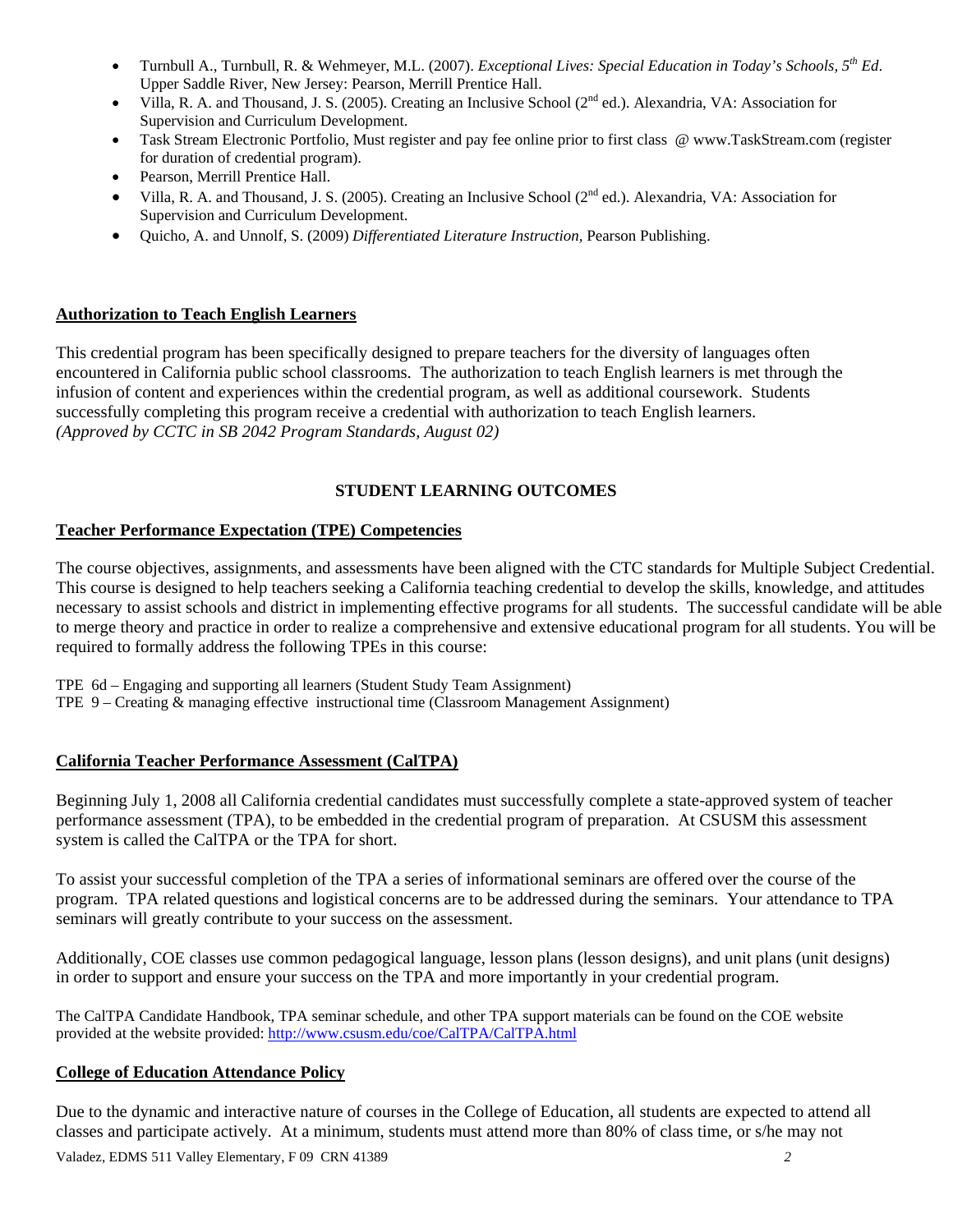possible. *(Adopted by the COE Governance Community, December, 1997).* receive a passing grade for the course at the discretion of the instructor. Individual instructors may adopt more stringent attendance requirements. Should the student have extenuating circumstances, s/he should contact the instructor as soon as

 If a student misses 20% or is late (or leaves early) for more than three sessions, the highest possible grade earned will be a "C". Please note you must earn a C+ or better to continue in the credential program. **Notification of absences does not automatically excuse a student from class. It is the responsibility of the student to meet with the instructor and discuss make up of class time or assignments.** 

# **Students with Disabilities Requiring Reasonable Accommodations**

Students with disabilities who require reasonable accommodations must be approved for services by providing appropriate and recent documentation to the Office of Disable Student Services (DSS). This office is located in Craven Hall 5205, and can be contacted by phone at (760) 750-4905, or TTY (760) 750-4909. Students authorized by DSS to receive reasonable accommodations should meet with their instructor during office hours or, in order to ensure confidentiality, in a more private setting.

# **Course Requirements**

| <b>Student Study Team</b>   | 10 points  |
|-----------------------------|------------|
| Peer Teaching Demonstration | 10 points  |
| Disability Matriz           | 15 points  |
| Lesson Plan                 | 20 points  |
| Electronic Portfolio (TPEs) | 10 points  |
| <b>Classroom Management</b> | 15 points  |
| Attendance/Participation    | 20 points  |
| <b>Total</b>                | 100 points |

# **Grading Standards**

All students will come prepared to class; readings and homework assignments are listed on the dates on which they are due.

All required work is expected to be on time. One grade level will be deducted for each class meeting for which it is late (e.g., an "A" assignment that is submitted one class session late will be marked down to a "B"). Unless prior instructor approval is secured, assignments will not be accepted three class sessions after which they are due. Exceptions will be handled on a case-by-case basis, as determined by the instructor.

 It is expected that students will proofread and edit their assignments prior to submission. Students will ensure that the text is error- information, depth of analysis, etc.), and 20% on mechanics (grammar, syntax, spelling, format, uniformity of citation, etc.). All free (grammar, spelling), and ideas are logically and concisely presented. The assignment's grade will be negatively affected as a result of this oversight. Each written assignment will be graded approximately 80% on content and context (detail, logic, synthesis of citations, where appropriate, will use American Psychological Association (APA) format. Consult American Psychological Association (APA) Manual,  $5<sup>th</sup>$  edition for citation guidance.

Grading will also include a component of "professional demeanor." Students will conduct themselves in ways that are generally expected of those who are entering the education profession. This includes but is not limited to:

- On-time arrival to all class sessions;
- Advance preparation of readings and timely submission of assignments;
- Respectful participation in all settings (e.g., whole group, small group, in/outside of class);

# **All University Writing Requirement**

 (approximately). This will be met through written assignments. In keeping with the All-University Writing Requirement, all 3 unit courses must have a writing component of at least 2,500 words **CSUSM Academic Honesty Policy** 

"Students will be expected to adhere to standards of academic honesty and integrity, as outlined in the Student Academic Honesty Policy. All written work and oral presentation assignments must be original work. All ideas/materials that are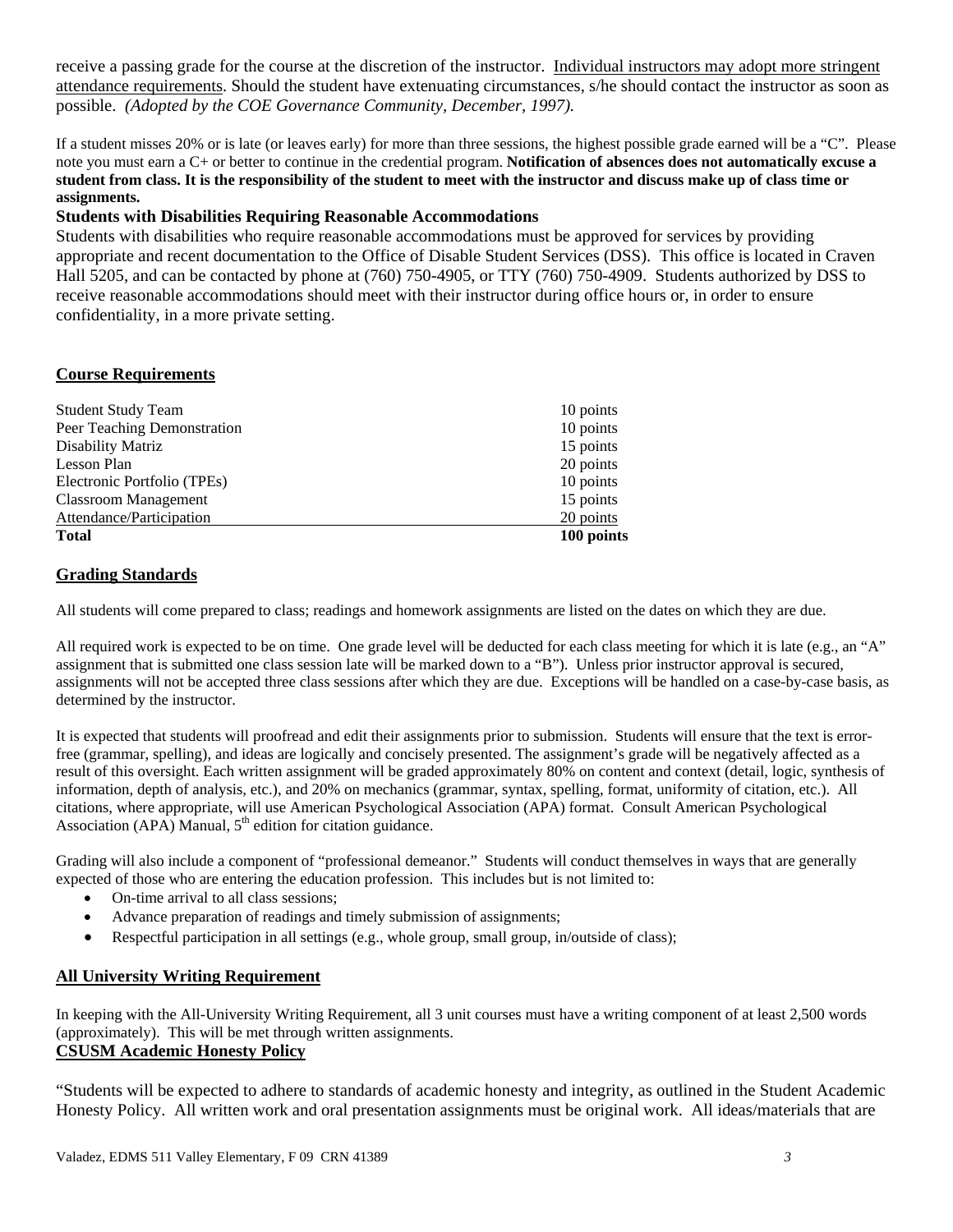borrowed from other sources must have appropriate references to the original sources. Any quoted material should give credit to the source and be punctuated with quotation marks.

Students are responsible for honest completion of their work including examinations. There will be no tolerance for infractions. If you believe there has been an infraction by someone in the class, please bring it to the instructor's attention. The instructor reserves the right to discipline any student for academic dishonesty in accordance with the general rules and regulations of the university. Disciplinary action may include the lowering of grades and/or the assignment of a failing grade for an exam, assignment, or the class as a whole."

Incidents of Academic Dishonesty will be reported to the Dean of Students. Sanctions at the University level may include suspension or expulsion from the University.

## **Plagiarism:**

As an educator, it is expected that each student will do his/her own work, and contribute equally to group projects and processes. Plagiarism or cheating is unacceptable under any circumstances. If you are in doubt about whether your work is paraphrased or plagiarized see the Plagiarism Prevention for Students website http://library.csusm.edu/plagiarism/index.html. If there are questions about academic honesty, please consult the University catalog.

# **Use of Technology**:

Students are expected to demonstrate competency in the use of various forms of technology (i.e. word processing, electronic mail, WebCT6, use of the Internet, and/or multimedia presentations). Specific requirements for course assignments with regard to technology are at the discretion of the instructor. Keep a digital copy of all assignments for use in your teaching portfolio. All assignments will be submitted online, and some will be submitted in hard copy as well. Details will be given in class.

## **Electronic Communication Protocol:**

Electronic correspondence is a part of your professional interactions. If you need to contact the instructor, e-mail is often the easiest way to do so. It is my intention to respond to all received e-mails in a timely manner. Please be reminded that e-mail and on-line discussions are a very specific form of communication, with their own nuances and etiquette. For instance, electronic messages sent in all upper case (or lower case) letters, major typos, or slang, often communicate more than the sender originally intended. With that said, please be mindful of all e-mail and on-line discussion messages you send to your colleagues, to faculty members in the College of Education, or to persons within the greater educational community. All electronic messages should be crafted with professionalism and care. Things to consider:

- Would I say in person what this electronic message specifically says?
- How could this message be misconstrued?
- Does this message represent my highest self?
- Am I sending this electronic message to avoid a face-to-face conversation?

In addition, if there is ever a concern with an electronic message sent to you, please talk with the author in person in order to correct any confusion.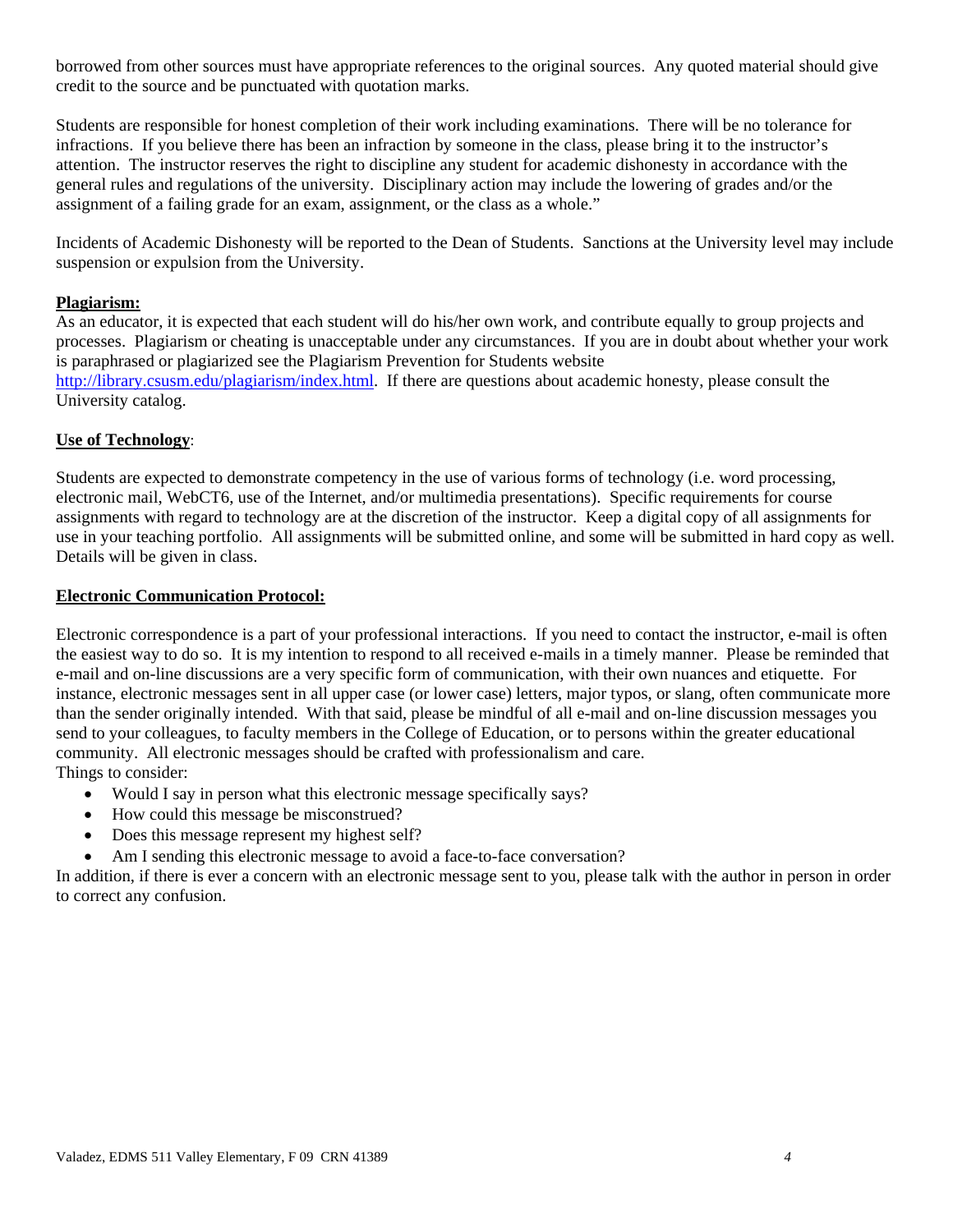# **Tentative Course Schedule**

| <b>Date</b>                | <b>Topic</b>                                                        | <b>Readings &amp; Assignments Due</b>                                 |
|----------------------------|---------------------------------------------------------------------|-----------------------------------------------------------------------|
| 1                          | <b>Introduction/Course Overview</b>                                 | Syllabus (WebCT)                                                      |
| 08/31/09                   | <b>Community Buliding</b>                                           | CSTP with TPEs & Full Text of TPEs                                    |
|                            | <b>Mandates for Education</b>                                       |                                                                       |
|                            | <b>CSTP/TPE</b>                                                     | http://www.csusm.edu/coe/CalTPA/CalTPA.html                           |
|                            | Intro to Lesson Planning                                            | CSUSM Lesson Plan Format in the syllabus.                             |
|                            | <b>Observation Instruction</b>                                      |                                                                       |
| $\overline{2}$<br>09/14/09 | Intro to TaskStream (computer lab)                                  | Grant & Gillette: Ch 4 (Group 1)                                      |
|                            | <b>Lesson Plan Writing</b>                                          | Tomlinson Ch 1-3 (Group 1)                                            |
|                            | Peer Teaching Presentation                                          | Udvari-Solner, Access to the General Ed<br>Curriculum for All (WebCT) |
|                            | Student-Centered Teaching & Learning-<br><b>Disabilities Matrix</b> | <b>Team 1 Peer Teaching Presentation</b>                              |
| 3<br>09/21/09              | First Day of School Video (WebCT)                                   | Six Components of SDAIE (WebCT)                                       |
|                            | Differentiation-SDAIE & ELD                                         | Grant & Gillette: Ch 12 (Group 2)                                     |
|                            | Six Facets of Understanding                                         | Wiggins- Chapters one-six.                                            |
|                            | Peer Teaching Presentation                                          | <b>Due: Disabilities Matrix</b>                                       |
|                            |                                                                     | <b>Team 2 Peer Teaching Presentation</b>                              |
| $\overline{4}$<br>09/28/09 | Classroom Management Plan Activity- In<br>class activity            | Grant & Gillette: Ch 5 (Group 3)                                      |
|                            | Intro to SST                                                        | Tomlinson p. 15 & 16 & Ch 4-9 (Group 3)                               |
|                            |                                                                     | SST Lecturette (WebCT)                                                |
|                            | (Video & Bart Simpson SST-WebCT)                                    | Assessment PPT (WebCT)                                                |
|                            | Differentiation-Special Ed                                          | <b>Team 3 Peer Teaching Presentation</b>                              |
|                            | Peer Teaching Presentation                                          |                                                                       |
| 5<br>10/05/09              | <b>Classroom Management</b>                                         | Grant & Gillette: Ch 3 (Group 4)                                      |
|                            | TPE Writing Workshop (Taskstream)                                   | Choate: Chapter 15 (WebCT)                                            |
|                            | Peer Teaching Presentation                                          | <b>Team 4 Peer Teaching Presentation</b>                              |
|                            |                                                                     | <b>Due: Differentiated Lesson Plan</b>                                |
| 6<br>10/12/09              | <b>SST Role Play</b>                                                | TPEs 6d                                                               |
|                            |                                                                     | <b>5 Peer Teaching Presentation</b>                                   |
| $\overline{7}$<br>10/19/09 | Madeline Hunter-TRICKS and Motivation                               | <b>Team 6 Peer Teaching Presentation</b>                              |
|                            |                                                                     | Due: Classroom Management Plan                                        |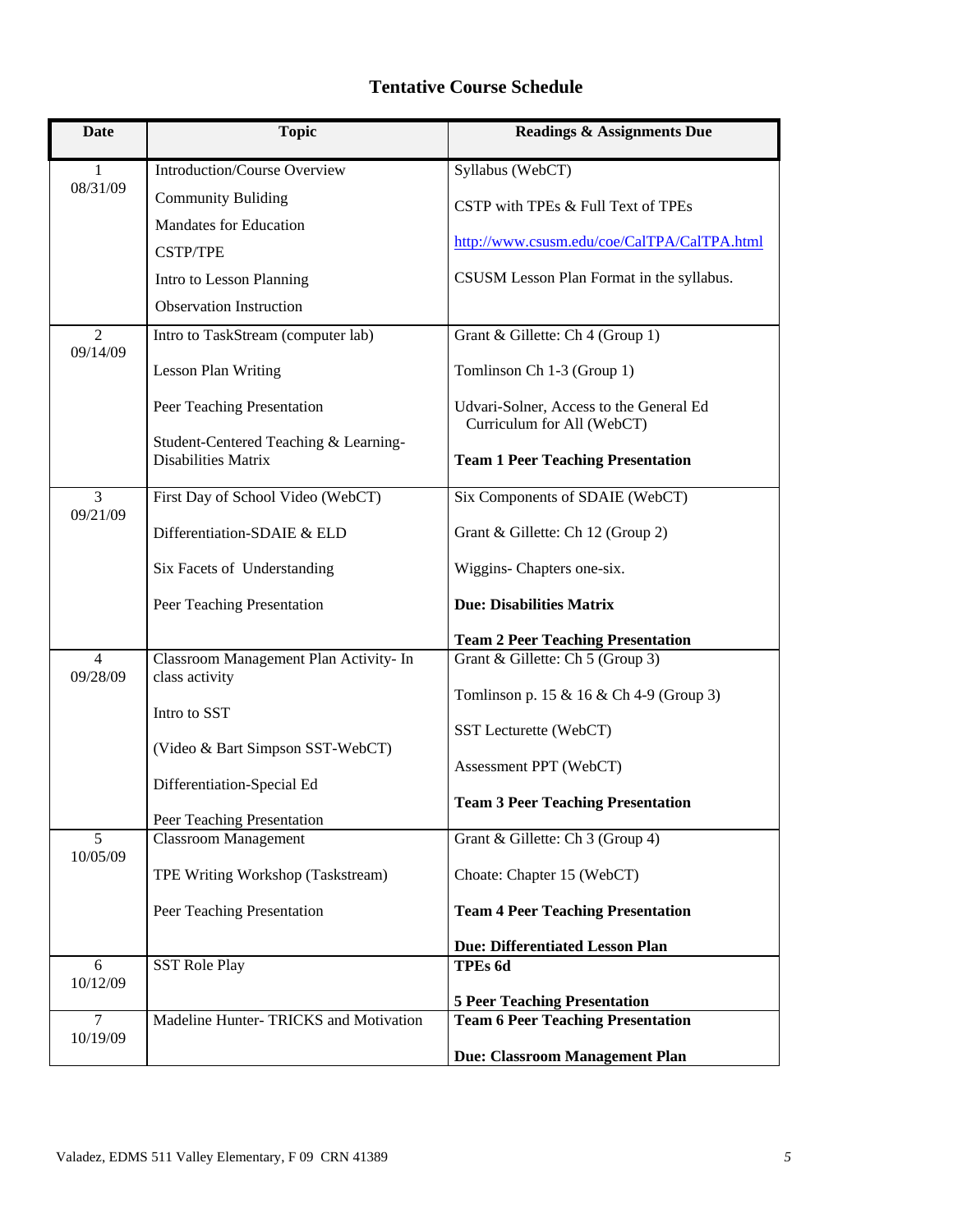| 10/26/09 | TaskStream – assist student to uploaded to<br>assignments to their electronic portfolio | No Readings                                    |
|----------|-----------------------------------------------------------------------------------------|------------------------------------------------|
|          | Furlough Day*                                                                           | <b>Due: SST Role Play</b>                      |
|          |                                                                                         | <b>Remember to submit TPE 6D on Taskstream</b> |

 regularly-scheduled workday. In order to satisfy legal and ethical requirements of the California Labor Code, I am required to submit \*Due to the devastating effects of current budget crisis in California, I have been furloughed nine days each semester of this academic year, representing a 9.23% reduction in both workload and compensation. A furlough is an unpaid day off on a faculty member's formal certification that I will not work on my furlough days. I am prohibited from teaching, conducting scholarly research, consulting with students, responding to email or voicemail, providing assignment feedback, or participating in any CSU work-related activities on my furlough days. Furlough dates vary by professor; my Fall Semester furlough datee is 10/26/09.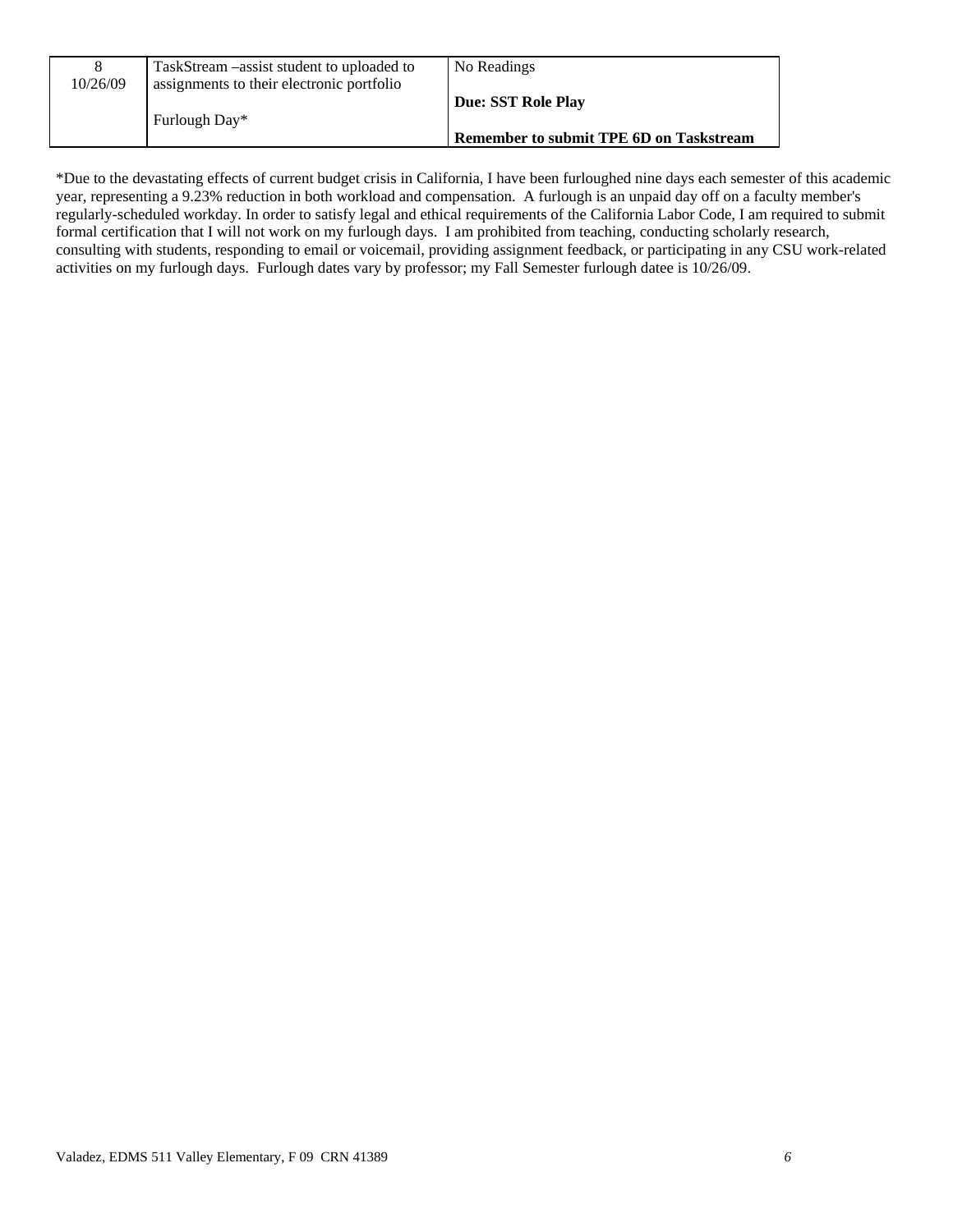## **Differentiated Lesson Plan 20 points**

| <b>Learner Objectives:</b> | Teacher candidates will be able to design a lesson that differentiates content, process and<br>product to maximize learning for students with diverse needs.                                                |
|----------------------------|-------------------------------------------------------------------------------------------------------------------------------------------------------------------------------------------------------------|
| <b>Assessment:</b>         | Teacher candidates will write a lesson plan that differentiates content, process, and<br>product for students learning English, students that are accelerated learners, and students<br>with special needs. |

**Preparation:** Before beginning assignment teacher candidates read the following resources and demonstrate the ability to complete the prerequisite skills.

| <b>Resources</b>       | Title and necessary information:                                                                                                                                                                                                                      |
|------------------------|-------------------------------------------------------------------------------------------------------------------------------------------------------------------------------------------------------------------------------------------------------|
| Textbooks              | Grant, Carl. A. & Gillette, Maureen. (2005). Learning to Teach Everybody's<br>Children: Equity, Empowerment and Education that is Multicultural. Thomson &<br>Wadsworth.<br>Chapter 5                                                                 |
|                        | Turnbull A., Turnbull, R. & Wehmeyer, M.L. (2007). Exceptional Lives: Special<br><i>Education in Today's Schools,</i> $5^{th}$ <i>Ed.</i> Upper Saddle River, New Jersey: Pearson, Merrill<br>Prentice Hall.                                          |
|                        | Villa, R. A. and Thousand, J. S. (2005). Creating an Inclusive School $(2^{nd}$ ed.).                                                                                                                                                                 |
|                        | Alexandria, VA: Association for Supervision and Curriculum Development.<br>Chapters $6 & 7$                                                                                                                                                           |
| <b>Other Resources</b> | Choate, J. S. (2000) Successful inclusive teaching $(3rd$ ed.). Needham, MA: Allyn &<br>Bacon. Chapters16                                                                                                                                             |
|                        | Pierangelo, Roger, & Giuliani, George A. (2001). What Every Teacher Should Know about<br>Students with Special Needs: Promoting Success in the classroom. Champaign, IL:<br>Research press.                                                           |
| Internet Site(s)       | Tomlinson, Carol Ann. (1999). The Differentiated Classroom: Responding to the needs of<br>all learners. Alexandria, VA: Association for Supervision and Curriculum Development.<br>ISBN #0-87120-342-1 (Available free through CSUSM ebooks library.) |
|                        | ELD Standards - http://www.cde.ca.gov/re/pn/fd/documents/englangdev-stnd.pdf                                                                                                                                                                          |
|                        | <b>COE Lesson Format from Taskstream</b>                                                                                                                                                                                                              |

## **Prerequisite skills:**

- Teacher candidates are able to write a lesson plan using the COE lesson format.
- Teacher candidates are able to differentiate curriculum and instruction based on content, process, and product as define by Carol Ann Tomlinson (1999).
- Teacher candidates are able to use information about students' readiness range (skills, reading, thinking  $\&$  information), learning profiles, interests, talents, and culture to differentiate curriculum and instruction (Tomlinson, 1999).
- Teacher candidates are able to identify strategies to meet the needs o
	- o Students learning English (including differentiation for Beginning, Intermediate, and Advanced levels)
	- $\circ$  Student that are accelerated learners as referred to by Piergangelo & Giuliani (2001)
	- $\circ$  Students that need special education support under IDEA &/or ADA as referred to by Choate (2000), Grant & Gillette (2005), Piergangelo & Giuliani (2001), Turnbull, Turnbull & Wehmeyer (2007). and Villa & Thousand (1995)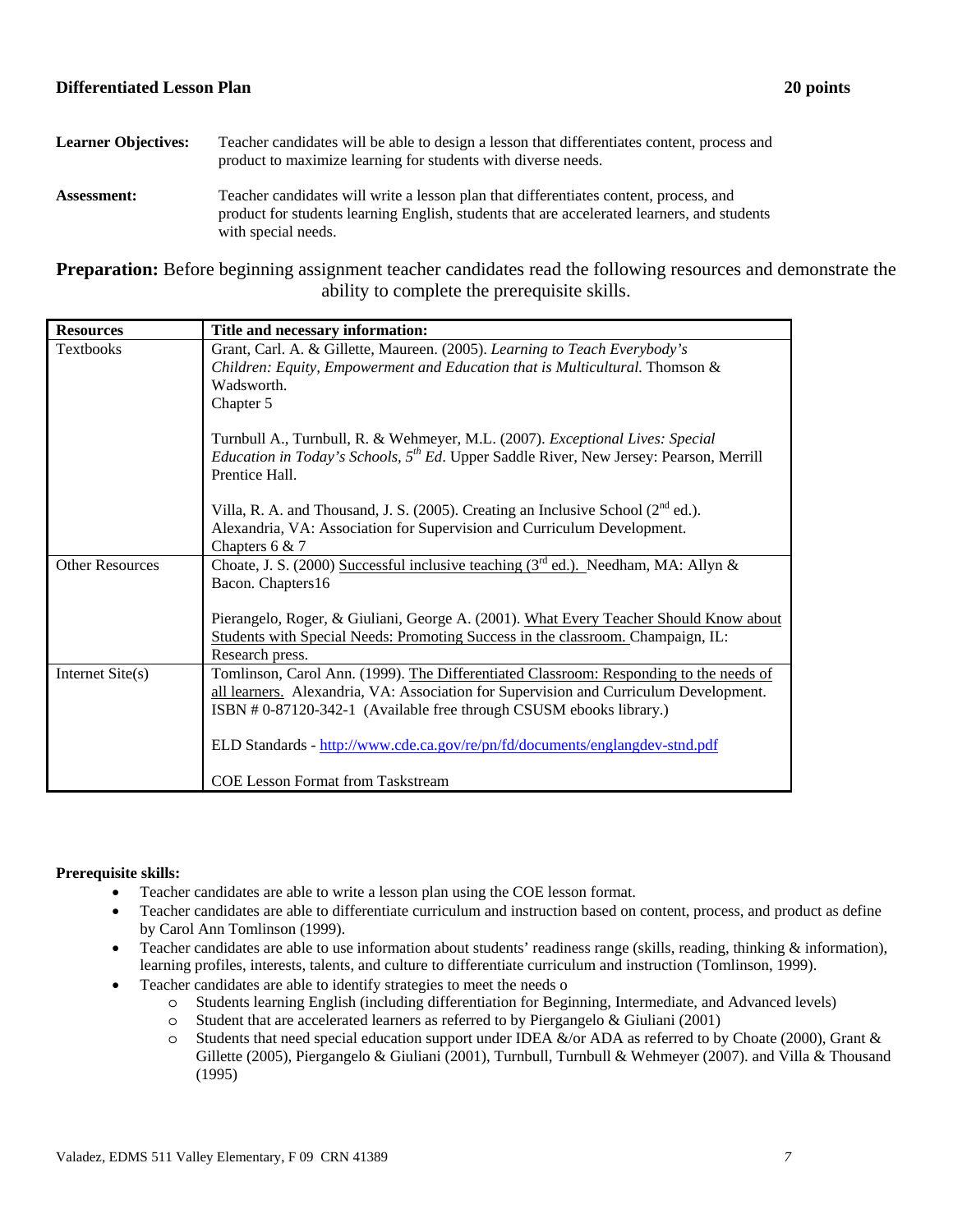#### **LESSON DESIGN** Developmentally appropriate pedagogy

## **Contextual Information- Elements of the Lesson**

Grade

 Content Area *Example: Language Arts, Math, Social Studies, Science*  **Subject Matter** Example: LA: reading, writing, etc., Math: number sense, algebraic functions, etc. Social Studies: specific *area within the content standards, Science: life, physical etc.* 

Learning Goals/learning objectives for the learning experience. State adopted content standards *Example: write all content* 

 *standards directly from the state frameworks*Learning goals based on the content standards for students: *Example: learning learning goals that directly relate to the content standards*

 *standards directly from the state frameworks*Learning goals based on the content standards for students: *Example: learning*  Learning Goals/learning objectives for the learning experience. State adopted content standards *Example: write all content goals that directly relate to the content standard* 

#### **Class description**

*Example: type of class (self contained, subject specific) time of year, general background of students learning in relationship to new learning (challenges and prior learning)*

 *Example: English Learner: Beginning, intermediate, and advanced (use the ELD standards to determine the needs of each of these students.* 

*Example: Special education: one student with learning disabilities and one with another special education identified disability* 

*Example: GATE student: identify the student's needs* 

*Example: Regular education: remaining students* 

#### **Developmental needs of the students at this age**

*Example: give examples based on the different learning needs for K-3 and 4-6 Example: developmental age appropriate skills and needs of the students Example: engaging activities (hands on, etc)*

#### **Assessment Plan**

 *Example: Goals assessed based on the content standards and learning goals* 

*Example: Type of assessment: Prior knowledge (pre assessment), Formative (progress monitoring), Summative (final product)* 

*Example: Feedback strategies: how students will be informed of specific successes and challenges and future activities to fill the individual students gaps.* 

*Example: Reflection of the assessment: Strengths and weaknesses in relationship to the learning goal. Describe your alternative assessment based on the potential gaps in the students learning.*

# **Materials**

 *Example: Review teacher's manuals, pacing guides, and appropriate supplemental materials to determine the materials you*  will need to present this lesson. Materials should include lists of supplies that will be needed to present this lesson.

#### **Instructional strategies**

 Address the subject matter learning goals and developmental needs of the students described. (be sure to reference pages 3-6)  *Example: Instructional strategies are what the teacher does during the instruction Example: Student activities are what the students do during the lesson and independent practice* 

Explain why the instructional strategies, student activities and resources are appropriate for this lesson. *Example: Why are the instructional strategies and student activities appropriate for this class based on content and student development?* 

*Example: How do they address the development need of these students?* 

 *Example: How do they help the students make progress toward achieving the state adopted academic content standards for student in this content area?*

 *Example: Understand connections between lesson content and the outside world.*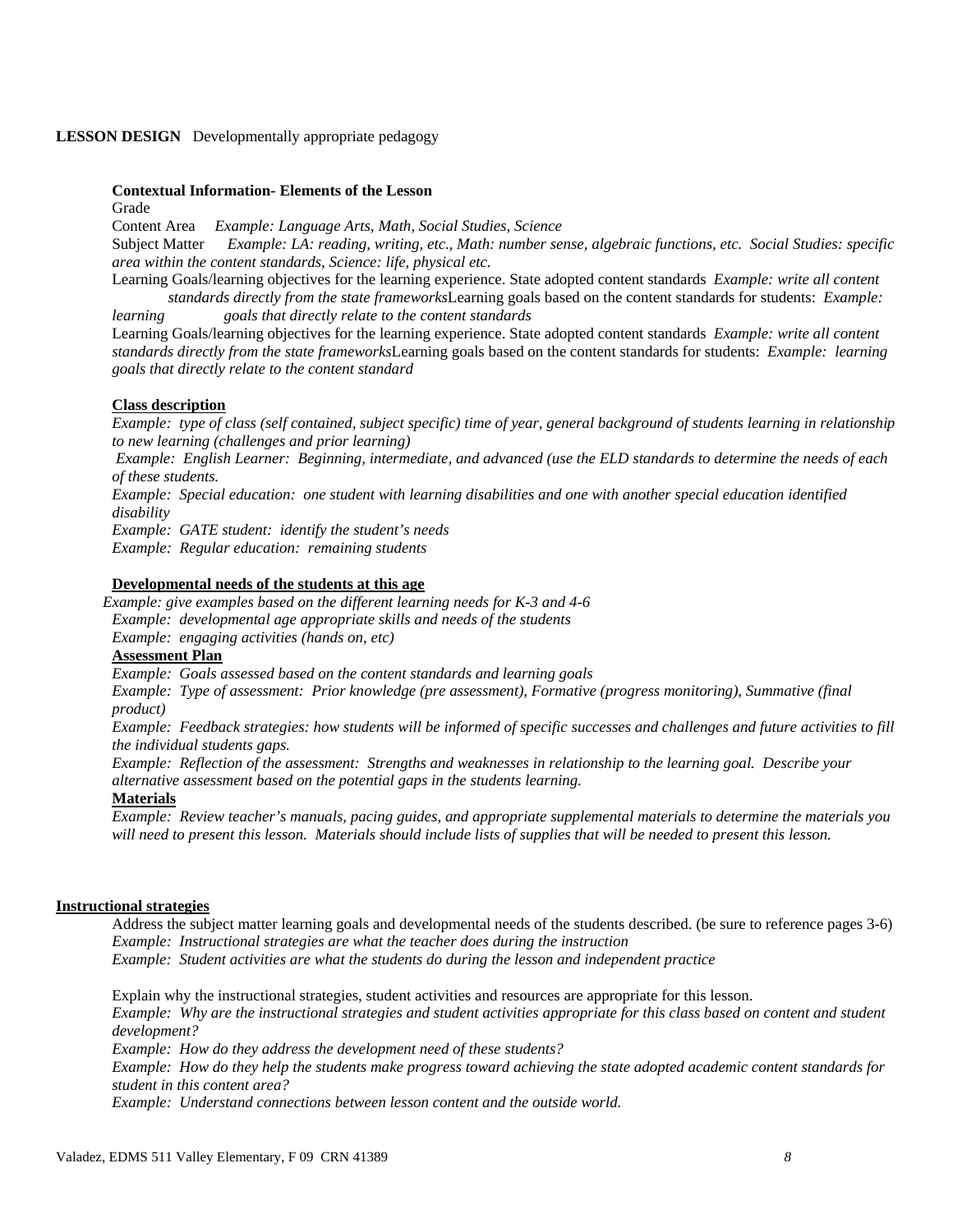| <b>INSTRUCTIONAL STRATEGIES</b>                                                                                                          | <b>STUDENT ACTIVITIES</b>                                                                                                       |
|------------------------------------------------------------------------------------------------------------------------------------------|---------------------------------------------------------------------------------------------------------------------------------|
| Example: Put one instructional strategy in each box with an<br>explanation and amount of time you are anticipating. Expand the           | Example: Put one student activity to match the instructional<br>strategy in each box with an explanation and amount of time you |
| number of boxes to match each strategy.                                                                                                  | are anticipating. Expand the number of boxes to match each<br>student activity.                                                 |
| ANTICIPATORY SET: How will you focus/motivate students?<br>TEACH TO THE OBJECTIVE: How will you teach to the objective?                  | <b>ANTICIPATORY SET</b>                                                                                                         |
| How will you actively involve all students?                                                                                              | <b>TEACH TO THE OBJECTIVE</b>                                                                                                   |
| Note: For a skill or task, describe and model the skill/task.<br>For a concept, provide examples and non-examples.                       |                                                                                                                                 |
| GUIDED PRACTICE: How will you structure opportunities for the<br>students to practice in class teacher monitoring (e.g., alone, with a   | <b>GUIDED PRACTICE:</b>                                                                                                         |
| partner, in cooperative groups). How will you "check for students'<br>understanding throughout the lesson?                               | <b>INDEPENDENT PRACTICE:</b>                                                                                                    |
| <b>INDEPENDENT PRACTICE:</b> How will you structure opportunities<br>for the students to practice outside of class following the lesson? |                                                                                                                                 |
| How will you ensure that the independent practice is at the<br>appropriate level of difficulty for the various students?                 |                                                                                                                                 |
|                                                                                                                                          |                                                                                                                                 |

# **Differentiated instruction based on the learning goals and instructional strategies**

# **English Learner**

| <b>TASKS</b>                 | <b>Beginning EL</b> | <b>Intermediate EL</b> | <b>Advanced EL</b> |
|------------------------------|---------------------|------------------------|--------------------|
| Identify 2 specific learning |                     |                        |                    |
| needs based on the student   |                     |                        |                    |
| description                  |                     |                        |                    |
| Identify one instructional   |                     |                        |                    |
| strategy or student activity |                     |                        |                    |
| that could challenge the     |                     |                        |                    |
| student                      |                     |                        |                    |
| Explain why the strategy     |                     |                        |                    |
| or activity you chose could  |                     |                        |                    |
| challenge the student        |                     |                        |                    |
| based on the learning        |                     |                        |                    |
| needs of the student         |                     |                        |                    |
| Describe how you would       |                     |                        |                    |
| adapt the strategy or        |                     |                        |                    |
| activity to meet the         |                     |                        |                    |
| learning needs of the        |                     |                        |                    |
| student considering subject  |                     |                        |                    |
| matter pedagogy in your      |                     |                        |                    |
| description                  |                     |                        |                    |
| Explain how your             |                     |                        |                    |
| adaptation would be          |                     |                        |                    |
| effective for the student in |                     |                        |                    |
| making progress towards      |                     |                        |                    |
| the goals of your lesson     |                     |                        |                    |
| Explain how your             |                     |                        |                    |
| adaptation would be          |                     |                        |                    |
| effective for the student in |                     |                        |                    |
| making progress toward       |                     |                        |                    |
| English language             |                     |                        |                    |
| development                  |                     |                        |                    |
| What progress monitoring     |                     |                        |                    |
| assessment would you         |                     |                        |                    |
| choose to obtain evidence    |                     |                        |                    |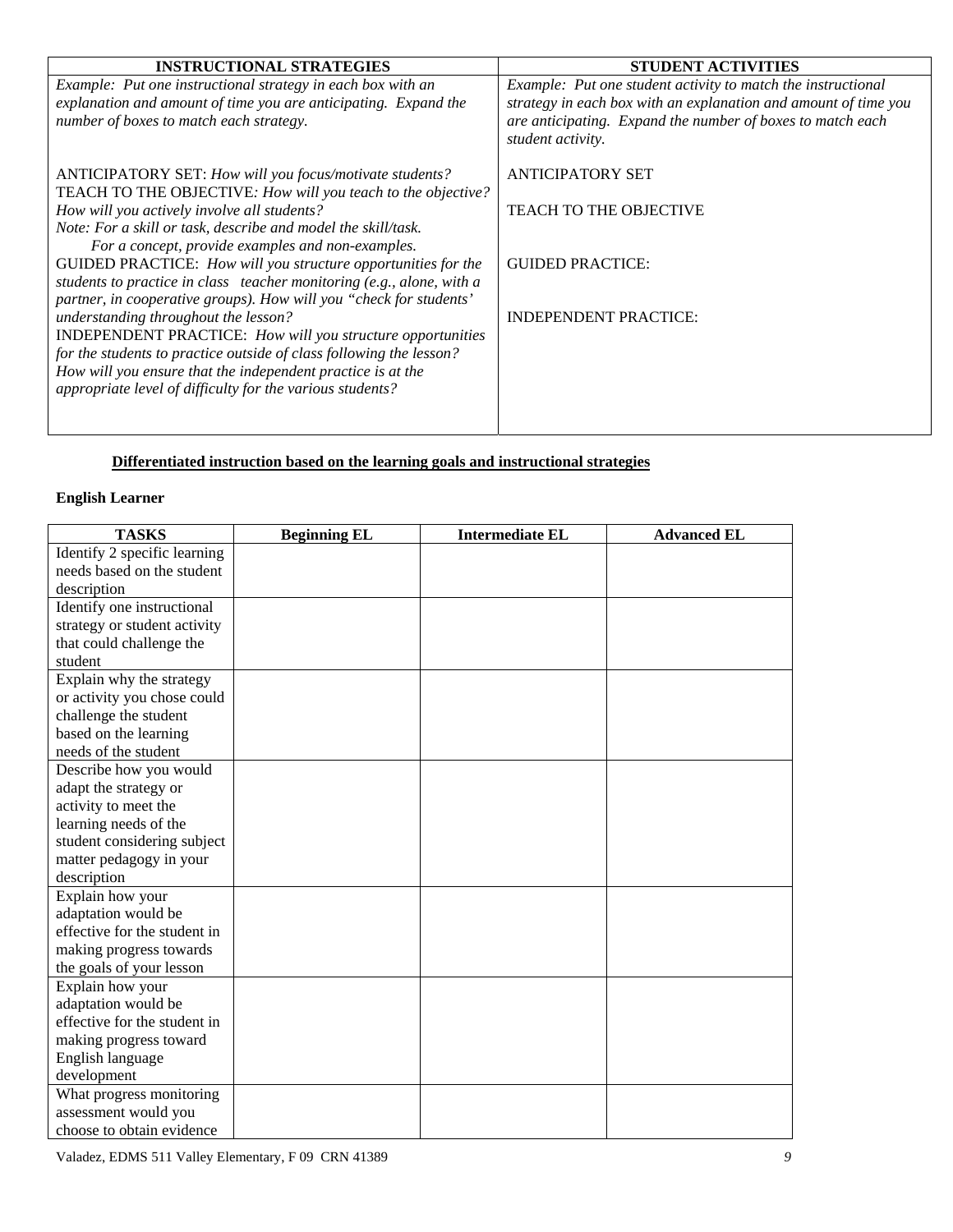| of the student's progress |  |  |
|---------------------------|--|--|
| towards a learning goal?  |  |  |
| Give rationale for your   |  |  |
| choice of assessment. Use |  |  |
| your knowledge of         |  |  |
| academic content in this  |  |  |
| lesson and this student's |  |  |
| learning needs in your    |  |  |
| rationale.                |  |  |

# **Special Education**

| <b>TASKS</b>                            | <b>LEARNING DISABILITY</b> | <b>GROUP SELECTED</b> |
|-----------------------------------------|----------------------------|-----------------------|
|                                         |                            | <b>DISABILITY</b>     |
| Identify 1 instructional strategy or    |                            |                       |
| student activity from the plans that    |                            |                       |
| could be challenging for the student    |                            |                       |
| considering the description of your     |                            |                       |
| student                                 |                            |                       |
| Explain why this strategy or activity   |                            |                       |
| could be challenging for the student    |                            |                       |
| based on your description               |                            |                       |
| Describe how you would adapt the        |                            |                       |
| strategy or activity to meet the needs  |                            |                       |
| of the student                          |                            |                       |
| Explain how your adaption would be      |                            |                       |
| effective for the student making        |                            |                       |
| progress toward achieving the           |                            |                       |
| learning goal                           |                            |                       |
| Identify one additional instructional   |                            |                       |
| strategy or student activity that could |                            |                       |
| be challenging for the student          |                            |                       |
| considering their learning needs        |                            |                       |
| Explain why the strategy or activity    |                            |                       |
| you chose could be challenging for      |                            |                       |
| the student based on specific aspects   |                            |                       |
| of the student description              |                            |                       |
| Describe how you would adapt the        |                            |                       |
| strategy or activity you identified to  |                            |                       |
| meet the needs of the student           |                            |                       |
| What progress monitoring                |                            |                       |
| assessment would you choose to          |                            |                       |
| obtain evidence of the student's        |                            |                       |
| progress towards a learning goal?       |                            |                       |
| Give rationale for your choice of       |                            |                       |
| assessment. Use your knowledge of       |                            |                       |
| academic content in this lesson and     |                            |                       |
| this student's learning needs in your   |                            |                       |
| rationale.                              |                            |                       |

# **GATE**

| <b>TASKS</b>                          | <b>Describe GATE students needs:</b> |
|---------------------------------------|--------------------------------------|
| Identify 1 instructional strategy or  |                                      |
| student activity from the plans that  |                                      |
| will be challenging for the student   |                                      |
| considering the description of your   |                                      |
| student                               |                                      |
| Explain why this strategy or activity |                                      |

Valadez, EDMS 511 Valley Elementary, F 09 CRN 41389 *10*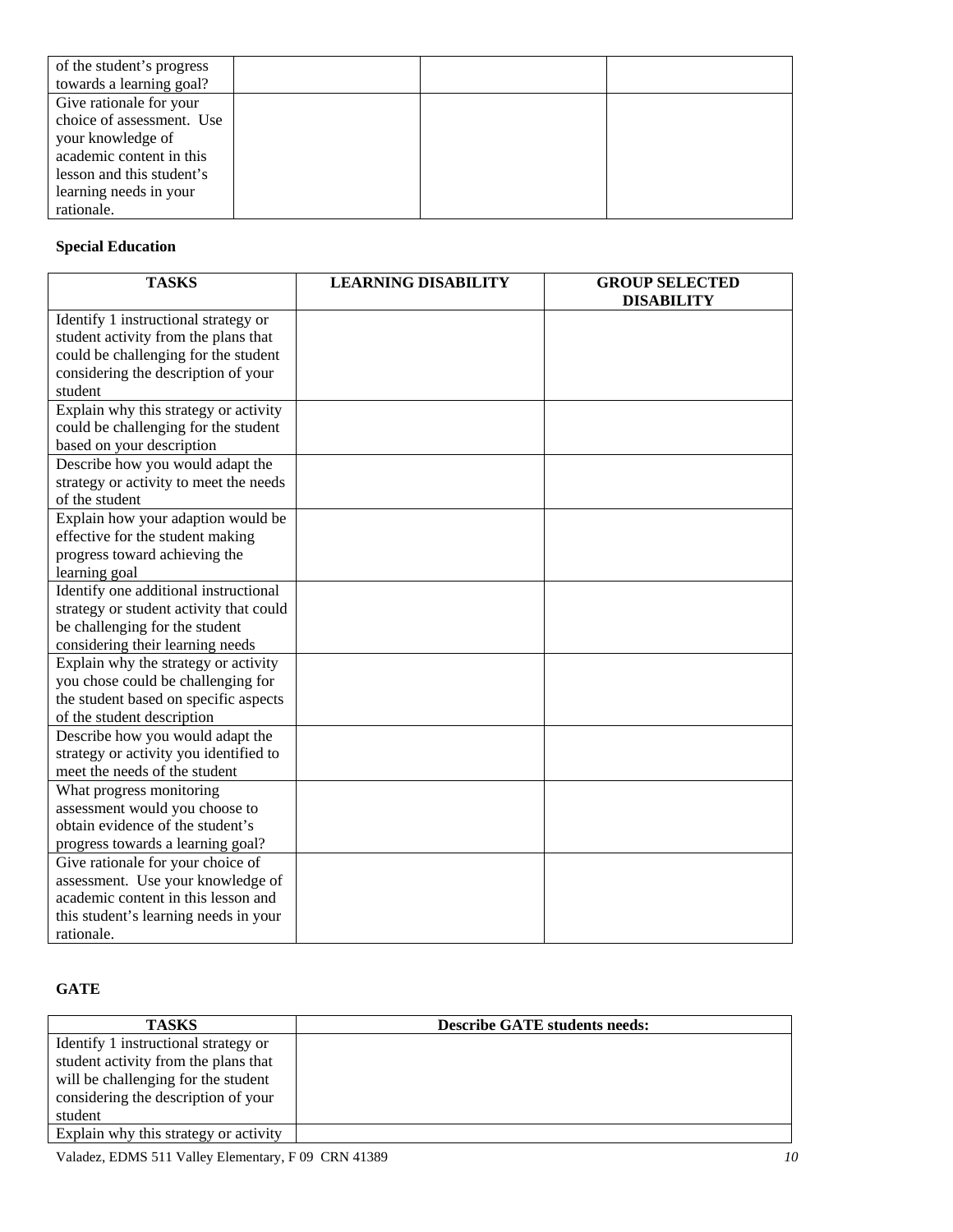| will be beyond the students current    |  |
|----------------------------------------|--|
| ability and will challenge the student |  |
| based on your description              |  |
| Describe how you would adapt the       |  |
| strategy or activity to meet the needs |  |
| of the student                         |  |
| Explain how your adaption would be     |  |
| effective for helping the student      |  |
| make progress going beyond the         |  |
| learning goal                          |  |
| Identify one additional instructional  |  |
| strategy or student activity that will |  |
| be challenging for the student         |  |
| considering their learning needs       |  |
| Explain why the strategy or activity   |  |
| you chose will be challenging for the  |  |
| student based on specific aspects of   |  |
| the student description                |  |
| Describe how you would adapt the       |  |
| strategy or activity you identified to |  |
| meet the needs of the student          |  |
| Explain how your adaptation would      |  |
| be effective for helping the student   |  |
| make progress toward going beyond      |  |
| achieving the learning goal            |  |
| What progress monitoring               |  |
| assessment would you choose to         |  |
| obtain evidence of the student's       |  |
| progress towards the learning goal?    |  |
| Give rationale for your choice of      |  |
| assessment. Use your knowledge of      |  |
| academic content in this lesson and    |  |
| this student's learning needs in your  |  |
| rationale.                             |  |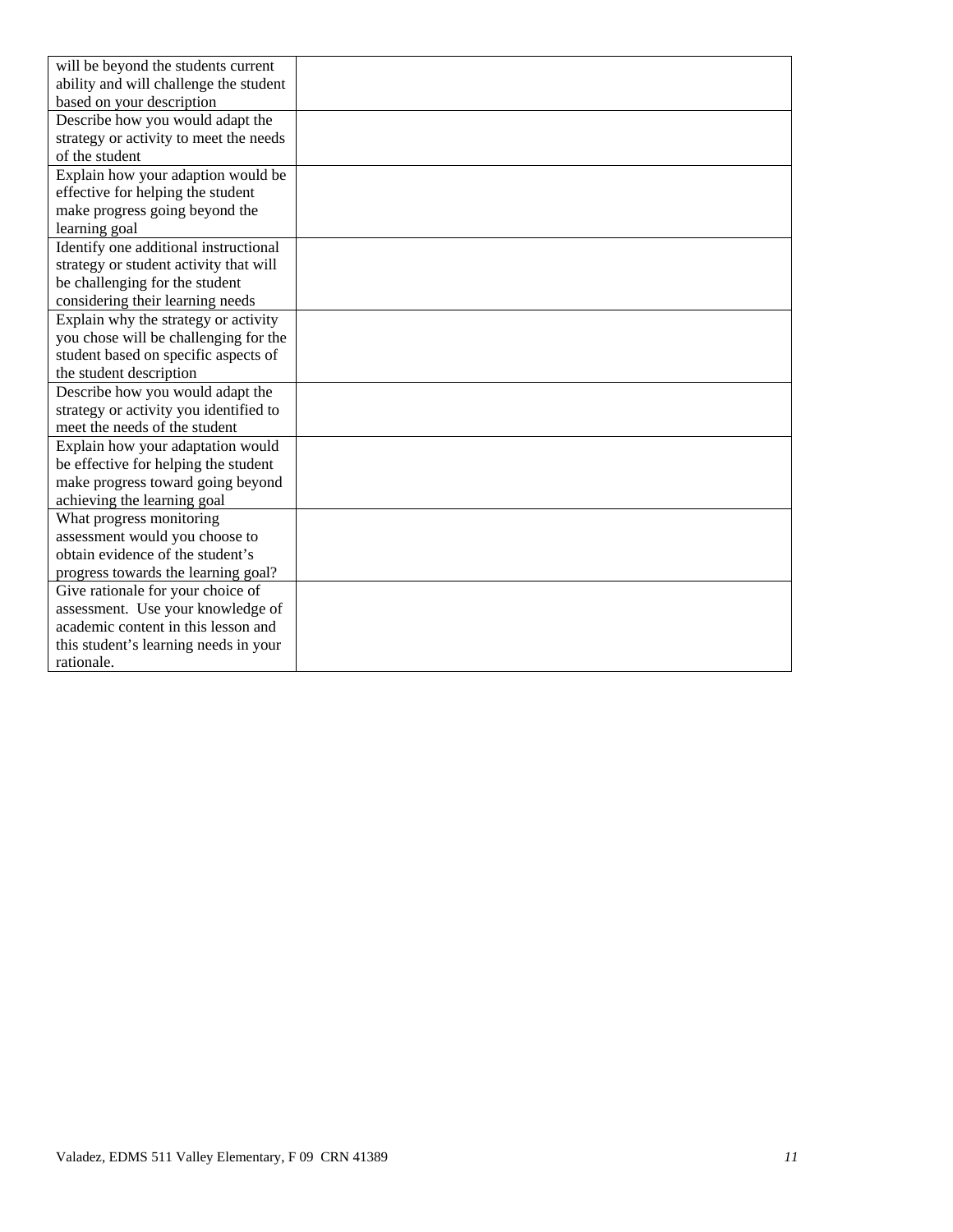| <b>Learner Objectives:</b> | Knowledge and skill in conducting and participating in the Student Success Team general<br>education pre-referral process                                                                                             |
|----------------------------|-----------------------------------------------------------------------------------------------------------------------------------------------------------------------------------------------------------------------|
| <b>Assessment:</b>         | Teacher candidates apply their knowledge of the SST processes for avoiding special<br>education referral by participating in a simulation of an SST meeting regarding a child<br>with a selected classroom challenge. |
|                            | Teacher candidates create an annotated bibliography of articles and Web sites that provide                                                                                                                            |

information about the student's challenge and strategies for supporting the student to be successful in the class

| Resource(s):           | Title and necessary information:                                                                                                                                        |
|------------------------|-------------------------------------------------------------------------------------------------------------------------------------------------------------------------|
| <b>Textbooks</b>       | Grant, Carl. A. & Gillette, Maureen. (2005). Learning to Teach Everybody's                                                                                              |
|                        | Children: Equity, Empowerment and Education that is Multicultural. Thomson &                                                                                            |
|                        | Wadsworth. Chapter 5                                                                                                                                                    |
|                        | Villa, R. A. and Thousand, J. S. (2005). Creating an Inclusive School $(2^{nd}$ ed.).                                                                                   |
|                        | Alexandria, VA: Association for Supervision and Curriculum Development.                                                                                                 |
| <b>Other Resources</b> | SST Lecturette by Jacqueline Thousand, Professor, CSUSM, College of Education                                                                                           |
|                        | Choate, J.S. (2000) Successful inclusive teaching: Proven ways to detect and correct                                                                                    |
|                        | special needs (3 <sup>rd</sup> ed.) Boston: Allyn & Bacon. (ISBN 0-205-30621-7)<br>Chapter $1 & 16$                                                                     |
|                        | Kluth, P., Villa, R., & Thousand, J. (Dec. 2001/Jan 2002) 'Our school doesn't offer<br>inclusion' and other legal blunders. Educational Leadership, $59(4)$ , $24-27$ . |
| Video (WebCT)          | Video Segment # 1 "Promoting Success for All Students" The Inclusion Series (1998)                                                                                      |
|                        | Weland Prods/KCET and Allyn & Bacon. (ISBN 0-205-29111-2)                                                                                                               |
|                        | Video Segment # 3 "Working Together – The Collaborative Process" The Inclusion Series<br>(1998) Weland Prods/KCET and Allyn & Bacon. (ISBN 0-205-29111-2)               |

# **Context**

# education teacher responsibility. It is a state-mandated prevention and intervention process and structure that must exist at every The Student Success Team (SST), also referred to as the Student Study Team, process is a general education function and general California school. The SST process is designed to address students' learning needs PRIOR to even thinking about referral for special education assessment. Some disabilities are more obvious and present themselves prior to school entry. Other high incident disabilities such as learning disabilities (e.g., language, mathematics, written expression) often develop in response to academic demands. Further, there are a great many children without disabilities who struggle in school because English is not their first language or because the

**TASK AND GUIDELINES**

instructional approaches used by their teachers do not match their learning styles (i.e., preferred areas of Multiple Intelligences). Most students' respond positively when their classroom teachers seek ideas and support from professional peers through the SST process.

## **Objectives**

The objectives of having you participate in a mock SST meeting are to give you the opportunity to:

- demonstrate effective use of the SST model
- demonstrate the various roles of the SST members
- examine support options for students based upon their unique individual characteristics
- problems demonstrate the use of pre-referral strategies as the preferred response (over formal special education referral) to resolve
- clarify the initial procedures involved in identifying students for special education support

## **Preparation**

Read the SST Lecturette and Chapter 16 of Choate.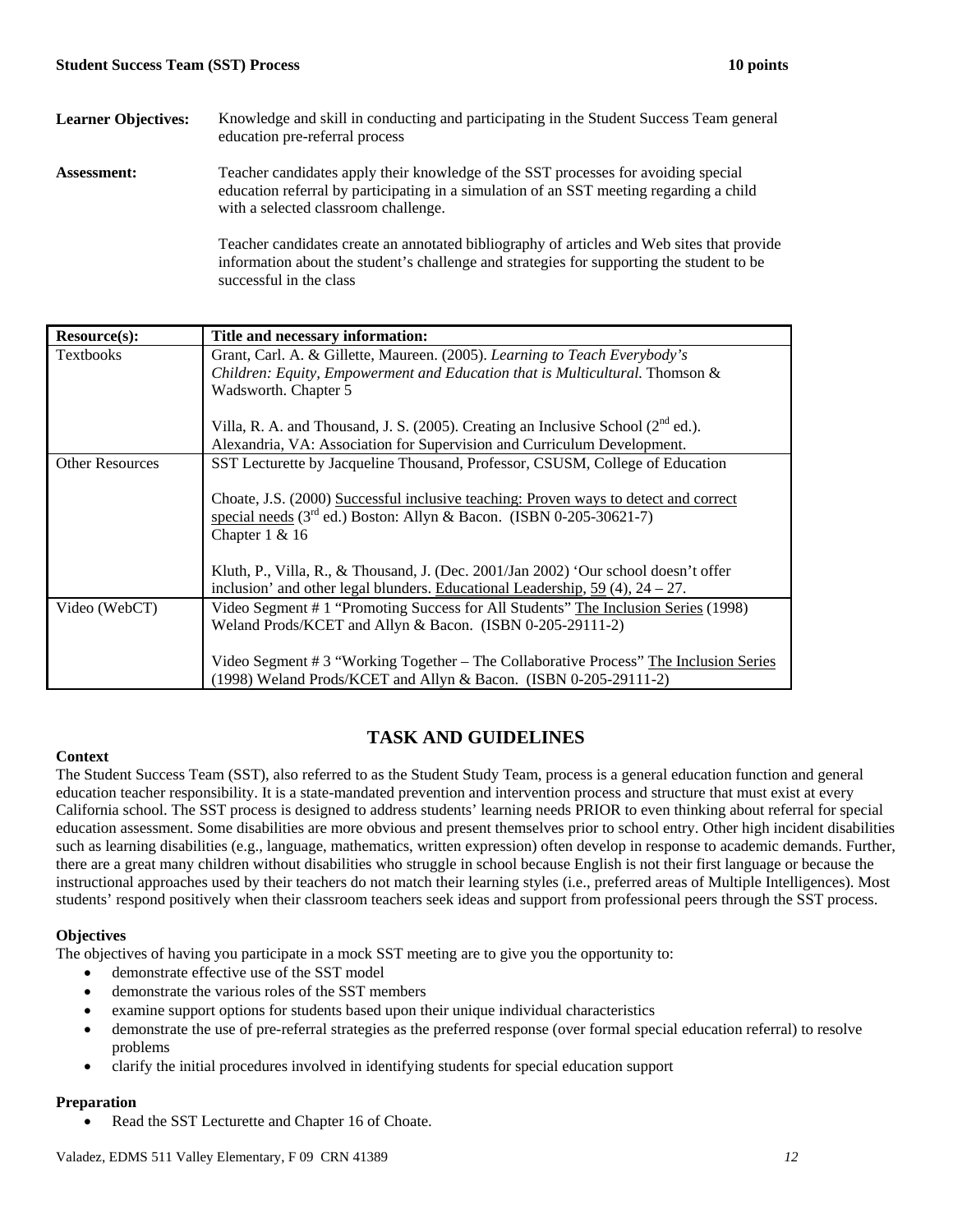- Visit a Web site that you find
- Watch the video segments #1 and #3 of the Inclusion Series that models the SST process and the elements of effective collaborative teaming.

## **Assignment Description**

Each class member will be assigned to an SST team of 5 members. Each member of the group will fulfill one of the following roles and the corresponding assigned tasks. Each member will participate in a SST role play. Each student will write up a reflection on their group experience.

| <b>Roles</b>        | <b>Tasks</b>             |
|---------------------|--------------------------|
| PREVIOUS TEACHER    | DATA SHEET/SUMMARY SHEET |
| PARENT              | DATA SHEET/SUMMARY SHEET |
| CURRENT TEACHER     | DATA SHEET/SUMMARY SHEET |
| RESOURCE SPECIALIST | DATA SHEET/SUMMARY SHEET |
| ADMINISTRATOR       | DATA SHEET/SUMMARY SHEET |
|                     |                          |

## **The Tasks:**

- Complete a data sheet of observed characteristics of the student's behavior and learning or behavioral challenges, how the child's characteristics affect school performance, and possible strategies for supporting the student.
- Complete the SST Summary Sheet with each column filled out in items that will be covered in the of SST role play
- Answer guiding questions provided
- • On your own, find two annotated bibliographies per team member of articles and/or web sites that provide information about the challenging student characteristic and strategies for supporting the student. Each annotation is to include a starting paragraph the briefly summarizes the article. A second paragraph will summarize your reaction (e.g., interesting new information, conflicting perspectives, challenging point) to the article. Use APA format in referencing the article or web site.
- After completing the in class SST role play and discussion, go to your electronic portfolio and write a response to theses prompts:
	- Articulate the rationale for inclusive educational opportunities for all students.
	- What were the strengths and needs of the student you had an SST meeting for?
	- What principles of universal design guided the groups decision for differentiating instruction?
	- What strategies were identified to support the student? Provide examples of natural peer supports (e.g., partner learning, peer tutoring, classroom meetings), collaborative teaching and learning methods, and other appropriate materials and technologies (including assistive technologies) to a) create a caring classroom community in which students value one another's differences, b) develop the social competence of and relationships among class members, and c) meet the educational and social/emotional needs of the student.
	- Describe what your role will be at future SST meetings?
	- How will you prepare for SST meetings?
	- What was useful about this experience?
	- How will this experience inform your teaching?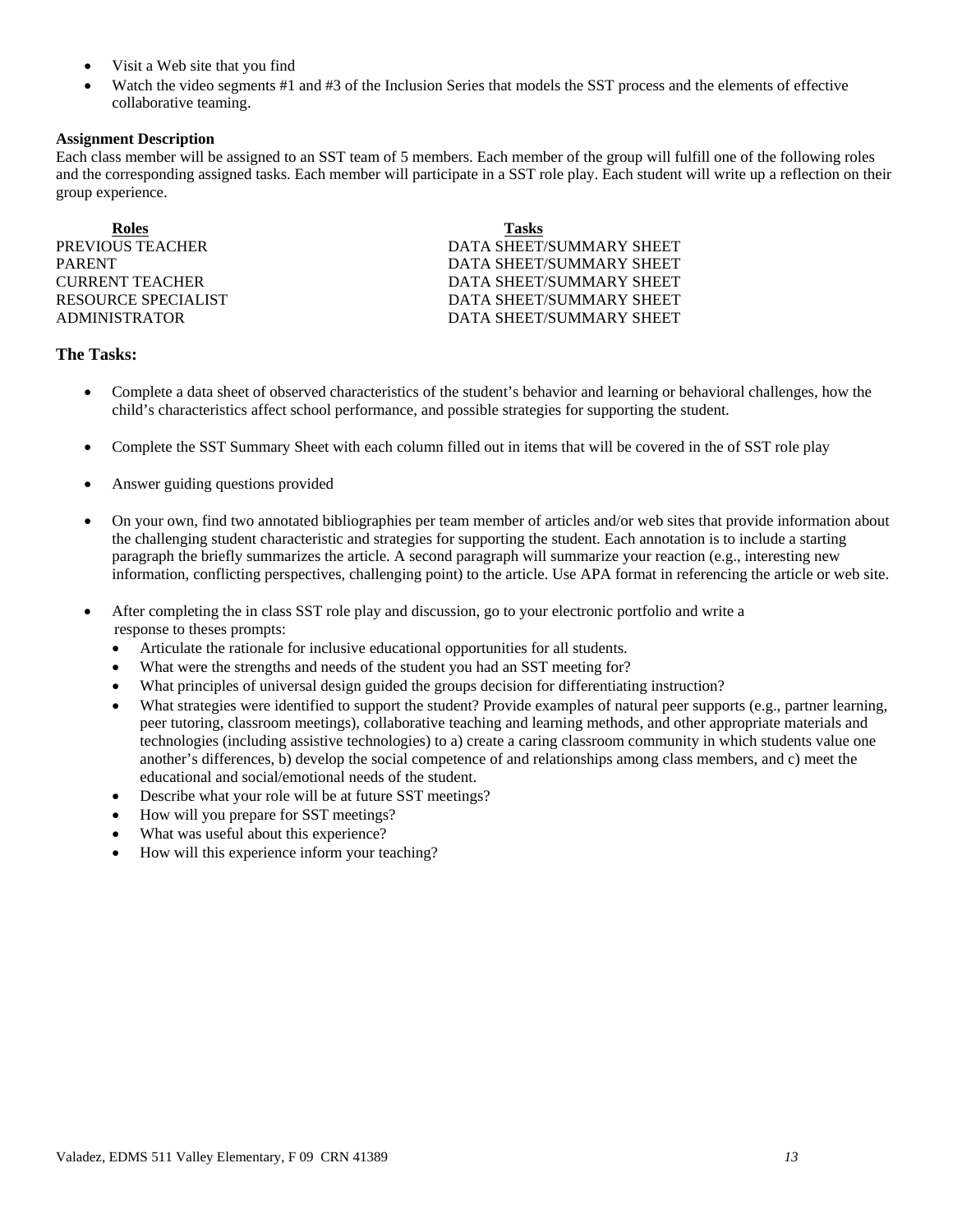| <b>SST Summary Form</b> |                 |                                    | Date of Meeting __________                                                                                                                                                                                                          |                  |                                                        |                |                      |
|-------------------------|-----------------|------------------------------------|-------------------------------------------------------------------------------------------------------------------------------------------------------------------------------------------------------------------------------------|------------------|--------------------------------------------------------|----------------|----------------------|
|                         |                 |                                    |                                                                                                                                                                                                                                     |                  |                                                        |                |                      |
|                         |                 |                                    |                                                                                                                                                                                                                                     |                  |                                                        |                |                      |
|                         |                 | Student                            |                                                                                                                                                                                                                                     |                  |                                                        |                |                      |
|                         |                 |                                    | Primary Language <u>Carl Grade Contract DOB</u> Contract Parents Contract M Contract Parents Contract M Contract Parents Contract M Contract Parents Contract M Contract Parents Contract M Contract Parents Contract M Contract Pa |                  |                                                        |                |                      |
| <b>STRENGTHS</b>        | <b>CONCERNS</b> | <b>KNOWN</b><br><b>INFORMATION</b> | <b>KNOWN</b><br><b>MODIFICATION</b><br>$S (+/-)$                                                                                                                                                                                    | <b>QUESTIONS</b> | <b>STRAT</b><br>EGIES/<br><b>BRAIN</b><br><b>STORM</b> | <b>ACTIONS</b> | WHO/<br><b>WHEN</b>  |
|                         |                 |                                    |                                                                                                                                                                                                                                     |                  |                                                        |                |                      |
|                         |                 |                                    |                                                                                                                                                                                                                                     |                  |                                                        |                |                      |
|                         |                 |                                    |                                                                                                                                                                                                                                     |                  |                                                        |                |                      |
|                         |                 |                                    |                                                                                                                                                                                                                                     |                  |                                                        |                |                      |
|                         |                 |                                    |                                                                                                                                                                                                                                     |                  |                                                        |                |                      |
|                         |                 |                                    |                                                                                                                                                                                                                                     |                  |                                                        |                |                      |
|                         |                 |                                    |                                                                                                                                                                                                                                     |                  |                                                        |                |                      |
|                         |                 |                                    |                                                                                                                                                                                                                                     |                  |                                                        |                | Follow<br>Up<br>Date |
|                         |                 |                                    |                                                                                                                                                                                                                                     |                  |                                                        |                |                      |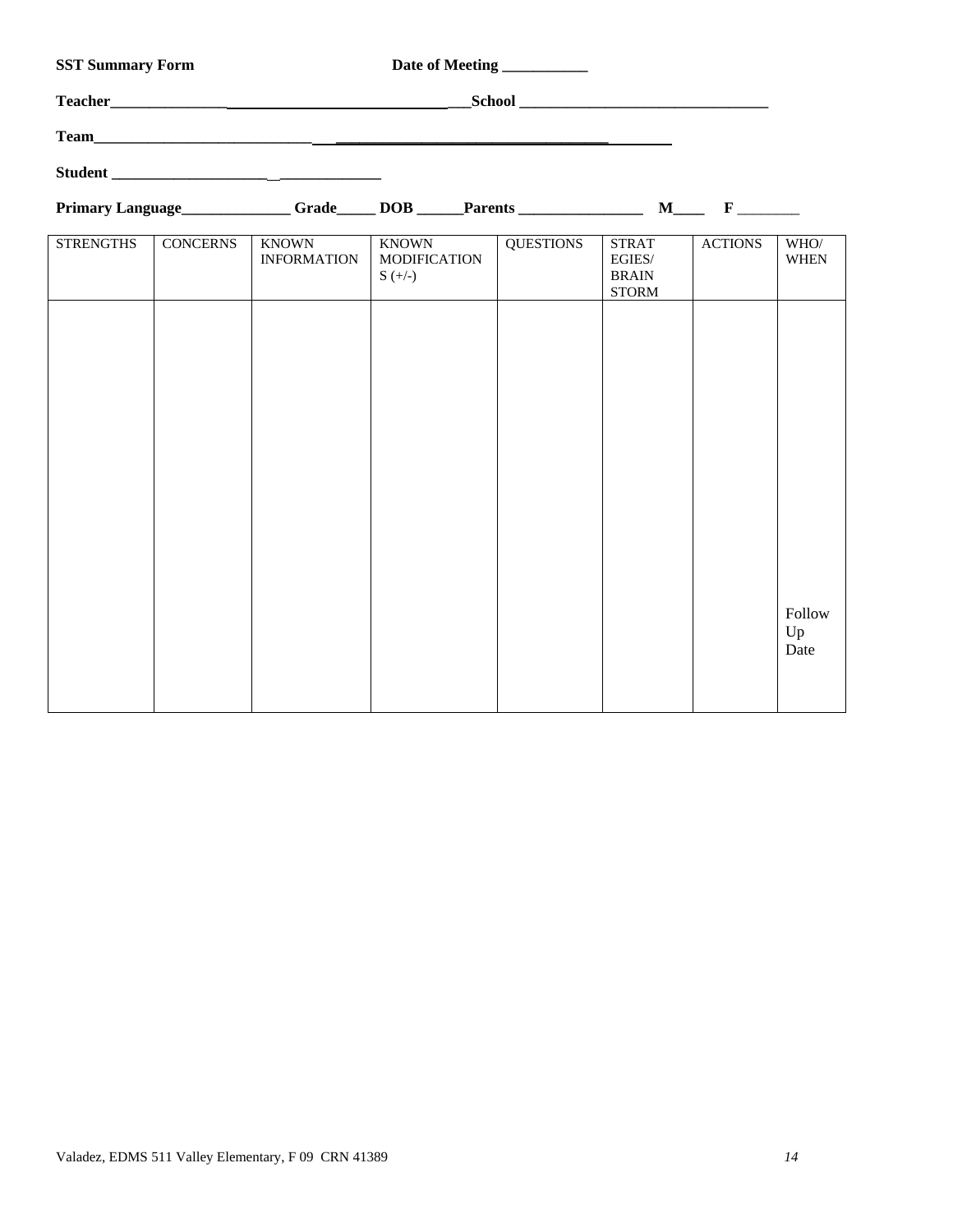# **Student Success Team (SST) Role Play Rubric for in class Activity**

(This will not be graded, but it can be a great tool to initiate class discussion of the success of the SST meeting.)

|                                                                                                                          | <b>Developing</b>                                                                               | <b>Meets Expectations</b>                                                                                                                       | <b>Exceeds Expectations</b>                                                                                                                                                                     |              |
|--------------------------------------------------------------------------------------------------------------------------|-------------------------------------------------------------------------------------------------|-------------------------------------------------------------------------------------------------------------------------------------------------|-------------------------------------------------------------------------------------------------------------------------------------------------------------------------------------------------|--------------|
| <b>Element</b>                                                                                                           |                                                                                                 |                                                                                                                                                 |                                                                                                                                                                                                 | <b>Total</b> |
| <b>Know School Families</b><br>(Student Data Sheet,<br><b>Intervention Plan and</b><br><b>Meeting Interactions)</b>      | No indication<br>that the school<br>took the time<br>to know the<br>family and<br>their needs.  | Some of the needs of the<br>family were understood,<br>i.e. family members,<br>language, literacy, family<br>dynamics.                          | There is a description of the<br>family (in Data Sheet) and the<br>family's needs are taken into<br>consideration in planning the<br>student's intervention plan.                               |              |
| <b>Knows Student</b><br>(As Indicated on Student<br>Data Sheet, Intervention<br><b>Plan and Meeting</b><br>Interactions) | Some of the<br>student's<br>strengths,<br>needs.<br>language, and<br>culture are<br>understood. | The student's strengths,<br>needs, language, and<br>culture are understood<br>and addressed in plan.                                            | The student's strengths, needs,<br>language, and culture are<br>understood so well that the team<br>can incorporate the child's life<br>outside of school into the plan.                        |              |
| Development of<br><b>Interventions</b>                                                                                   | The<br>intervention<br>plan is brief<br>and vague.                                              | The intervention plan<br>demonstrates an<br>understanding of the<br>student's uniqueness and<br>addresses the student's<br>strengths and needs. | The intervention plan<br>demonstrates an understanding of<br>student's uniqueness and<br>addresses the student's strengths<br>and needs for cognitive, affective<br>and psychomotor objectives. |              |
| <b>Implementation and</b><br><b>Monitoring Interventions</b>                                                             | There is no<br>clear plan how<br>interventions<br>will be<br>implemented<br>or monitored.       | There is a clear plan for<br>implementing and<br>monitoring interventions.                                                                      | There is a clear plan for<br>implementing and monitoring<br>interventions. A plan is set to<br>communicate progress of<br>interventions to all school and<br>family members.                    |              |
| <b>Use of Resources</b>                                                                                                  | No resources<br>were<br>mentioned in<br>the<br>intervention<br>plan.                            | School resources were<br>identified in the<br>intervention plan.                                                                                | School, community, and family<br>resources were considered and<br>identified in the intervention plan.                                                                                          |              |
| <b>Continued</b><br>on next page                                                                                         |                                                                                                 |                                                                                                                                                 |                                                                                                                                                                                                 |              |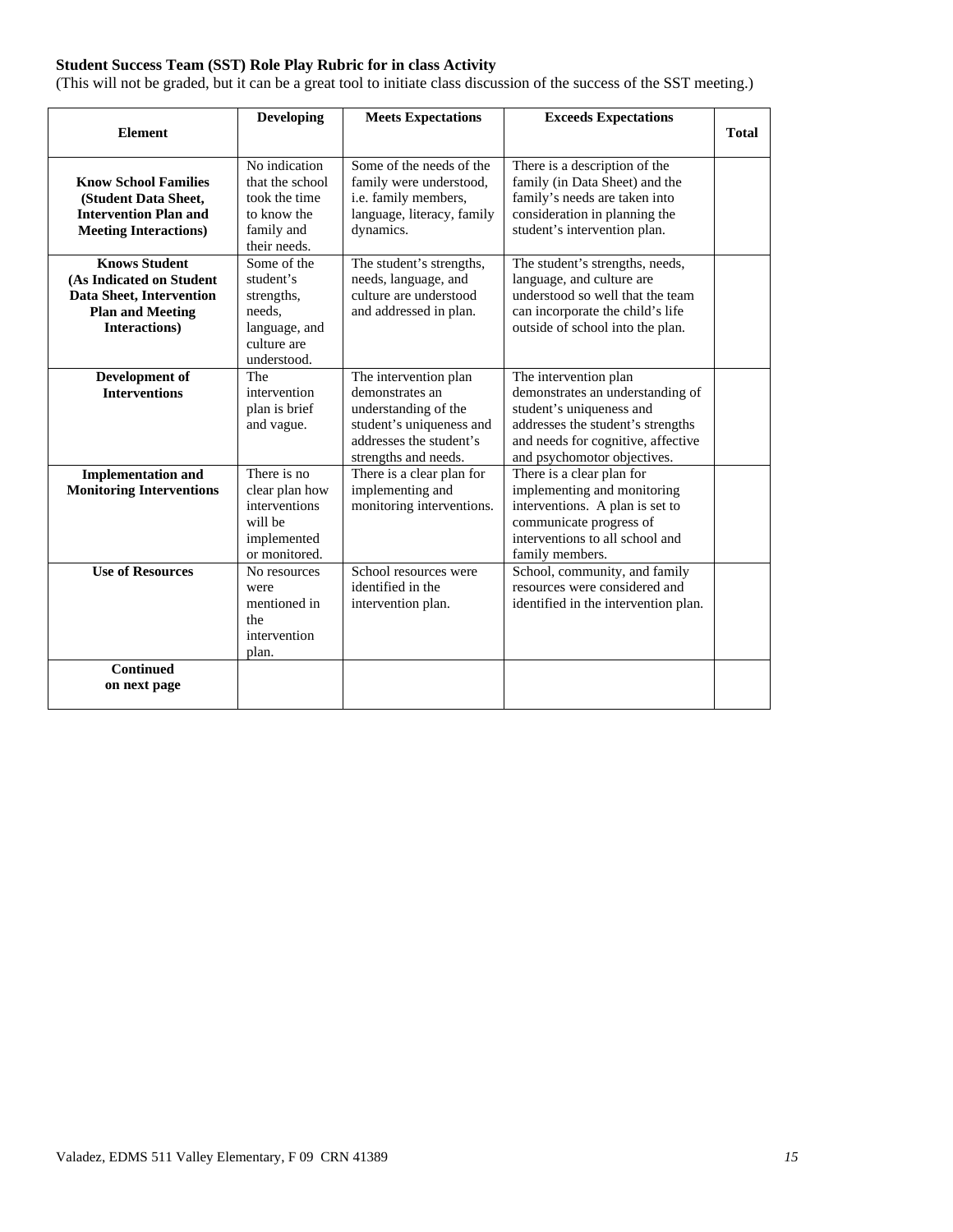|                                                                                                                                                                                                                                                                                                    | <b>Developing</b>                                                                                                                           | <b>Meets Expectations</b>                                                                                                                                                                                                   | <b>Exceeds Expectations</b>                                                                                                                                                                                                                                                |              |
|----------------------------------------------------------------------------------------------------------------------------------------------------------------------------------------------------------------------------------------------------------------------------------------------------|---------------------------------------------------------------------------------------------------------------------------------------------|-----------------------------------------------------------------------------------------------------------------------------------------------------------------------------------------------------------------------------|----------------------------------------------------------------------------------------------------------------------------------------------------------------------------------------------------------------------------------------------------------------------------|--------------|
| <b>Element</b>                                                                                                                                                                                                                                                                                     |                                                                                                                                             |                                                                                                                                                                                                                             |                                                                                                                                                                                                                                                                            | <b>Total</b> |
| <b>Role Representations</b>                                                                                                                                                                                                                                                                        | Minimum of $5$<br>SST roles were<br>represented.                                                                                            | More than 5 SST roles<br>were represented and<br>modeled the<br>responsibilities of each<br>member.                                                                                                                         | More than 5 SST roles were<br>represented with a detailed<br>description of each member in SST<br>Binder addressing relationship w/<br>student, unique talents,<br>background, interests, and<br>experiences that make this<br>individual an invaluable member of<br>team. |              |
| <b>Facilitation</b>                                                                                                                                                                                                                                                                                | Facilitator<br>keeps team<br>focused on<br>student's needs<br>and developing<br>and<br>intervention<br>plan.                                | & facilitator is<br>accountable for time,<br>encourages input from<br>all members, and<br>diffuses emotionally<br>charged statements,<br>making corrections non-<br>defensively.                                            | & facilitator goes above and<br>beyond to help team find win/win<br>solutions.                                                                                                                                                                                             |              |
| <b>Recording</b>                                                                                                                                                                                                                                                                                   | The recorder<br>listens<br>carefully for<br>key words and<br>ideas,<br>organizes and<br>records input<br>into<br>appropriate<br>categories. | & a visual aid is created<br>for participants to see<br>key issues for student<br>and the proposed<br>interventions. A seat<br>recorder transfers the<br>visual model to regular-<br>sized paper as a record<br>of meeting. | & the seat recorder clarifies<br>information documented on<br>regular-sized paper and how it<br>represents the visual aid and what<br>was discussed at the meeting.                                                                                                        |              |
| <b>Follow SST Steps</b><br>(Student Summary Sheet &<br><b>Meeting Interactions)</b><br>1. Pre-SST intervention<br>2. SST referral<br>3. Family invited $&$ meeting<br>arranged<br>4. Team meets and follow up<br>date set<br>5. Interventions implemented<br>and monitored<br>6. Follow up meeting | 75 % of SST<br>Summary<br>Sheet<br>completed $&$<br>5 or less<br>SST steps<br>implemented.                                                  | 90% of SST Summary<br>Sheet completed & all 6<br>steps implemented.                                                                                                                                                         | 100% of SST Summary Sheet<br>completed & all 6 steps<br>implemented.                                                                                                                                                                                                       |              |
| <b>SST Binder</b><br>1. SST Summary Sheet<br>2. Student Data Sheet<br>3. Binder<br>4. Cover Sheet<br>5. Annotated bibliographies for<br>each team member                                                                                                                                           | Completes 4 or<br>less.                                                                                                                     | Completes all 5.                                                                                                                                                                                                            | Completes all 5 with detail &<br>professionalism.                                                                                                                                                                                                                          |              |
| <b>Total</b>                                                                                                                                                                                                                                                                                       |                                                                                                                                             |                                                                                                                                                                                                                             |                                                                                                                                                                                                                                                                            | 5            |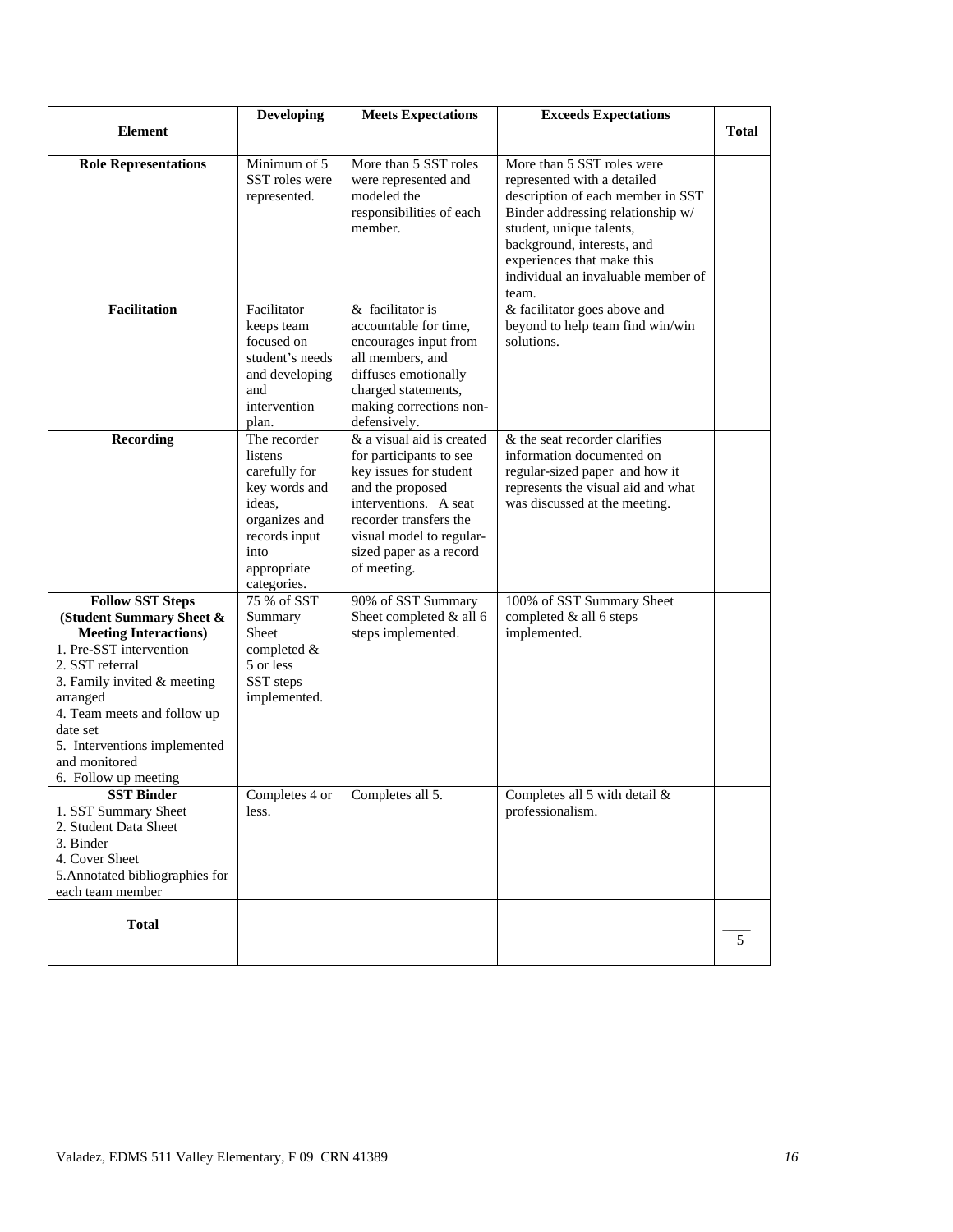# **SST Reflection Rubric for Taskstream**

|                           | <b>Beginning to Meet</b> | Approaching            | <b>Meets Expectations</b> |       |
|---------------------------|--------------------------|------------------------|---------------------------|-------|
| Element                   | Expectations             | Expectations           | 2 points                  | Total |
|                           | $0.5$ points             | 1.5 points             |                           |       |
| <b>Content Strategies</b> | A minimum of 1           | A minimum of 1         | A minimum of 2            |       |
|                           | content strategy was     | content specific       | content specific          |       |
|                           | described to support     | strategy was described | strategies were           |       |
|                           | student                  | to support the learner | identified with           |       |
|                           |                          | taking into            | consideration of the      |       |
|                           |                          | consideration the      | students strengths,       |       |
|                           |                          | students strengths and | needs, readiness          |       |
|                           |                          | areas of need          | range, learning profile,  |       |
|                           |                          |                        | talents and interests.    |       |
|                           | A minimum of 1           | A minimum of 1         | A minimum of 2            |       |
| Process Strategies        | process strategy was     | process specific       | process specific          |       |
|                           | described to support     | strategy was described | strategies were           |       |
|                           | student                  | to support the learner | identified with           |       |
|                           |                          | taking into            | consideration of the      |       |
|                           |                          | consideration the      | students strengths,       |       |
|                           |                          | students strengths and | needs, readiness          |       |
|                           |                          | areas of need          | range, learning profile,  |       |
|                           |                          |                        | talents and interests.    |       |
| <b>Product Strategies</b> | A minimum of 1           | A minimum of 1         | A minimum of 2            |       |
|                           | product strategy was     | product specific       | product specific          |       |
|                           | described to support     | strategy was described | strategies were           |       |
|                           | student                  | to support the learner | identified with           |       |
|                           |                          | taking into            | consideration of the      |       |
|                           |                          | consideration the      | students strengths,       |       |
|                           |                          | students strengths and | needs, readiness          |       |
|                           |                          | areas of need          | range, learning profile,  |       |
|                           |                          |                        | talents and interests.    |       |
| Your Role at SST          | Generally describe       | Generally describe     | Describe in detail        |       |
| Meetings                  | what you will do at      | what you will do to    | what you will do to       |       |
|                           | the SST meeting          | prepare for the        | prepare for the           |       |
|                           |                          | meeting and do at the  | meeting, what you         |       |
|                           |                          | meeting.               | will do at the meeting    |       |
|                           |                          |                        | and what you will do      |       |
|                           |                          |                        | to implement the SST      |       |
|                           |                          |                        | plan.                     |       |
| How SST Role-play         | Describe how this        | & describe how this    | & describe how your       |       |
| <b>Experience Informs</b> | experience has           | experience has         | actions will be           |       |
| your Teaching             | effected the way you     | effected your          | informed by this          |       |
|                           | think about these        | expectations of SST    | experience                |       |
|                           | meetings                 | meetings               |                           |       |
|                           |                          |                        |                           |       |
| Total                     |                          |                        |                           | /10   |
|                           |                          |                        |                           |       |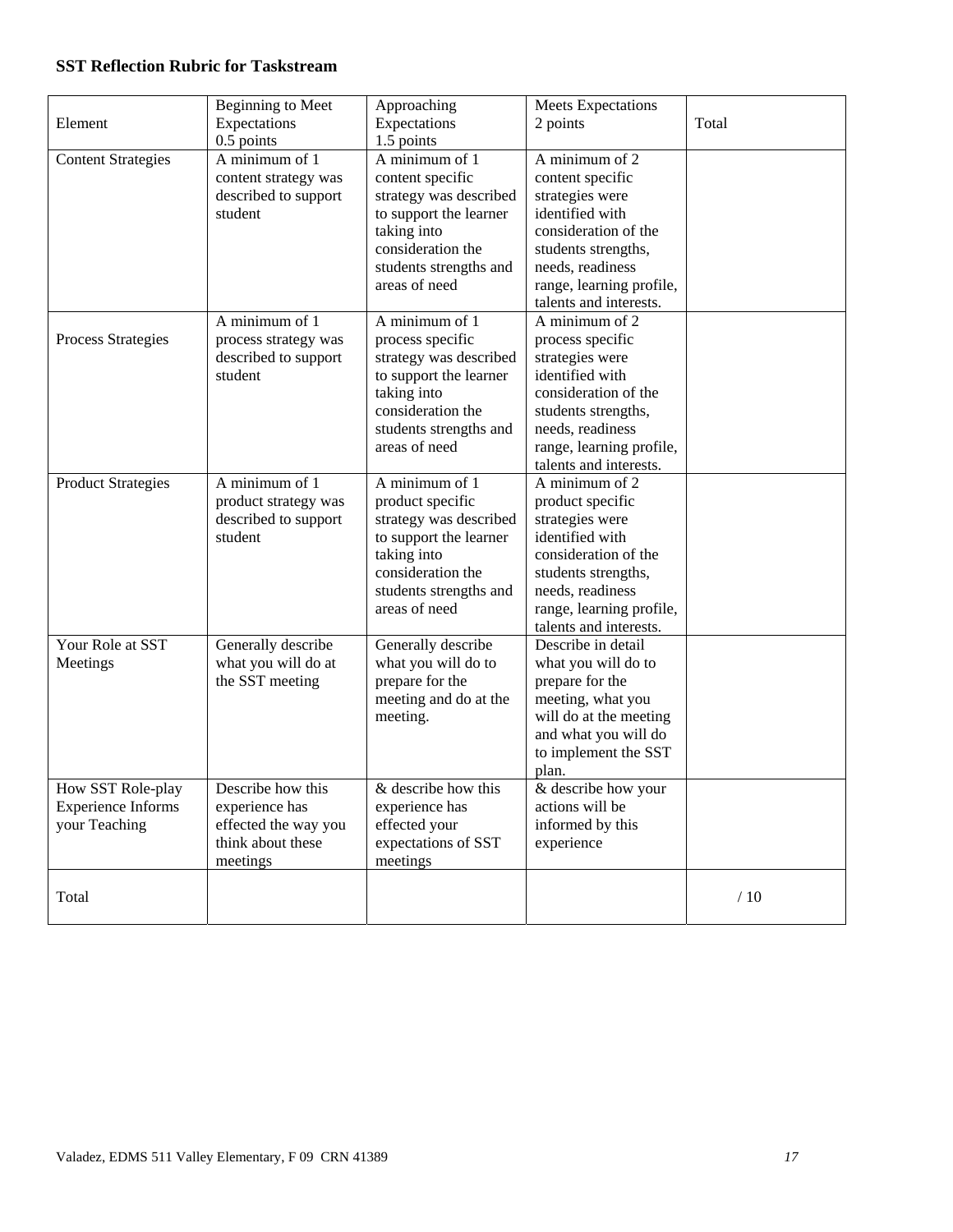| Learner<br>Objectives: | Knowledge of U.S. special education disability categories, accompanying<br>learner characteristics, and needed supports for success in general<br>education                                                                                                                              |
|------------------------|------------------------------------------------------------------------------------------------------------------------------------------------------------------------------------------------------------------------------------------------------------------------------------------|
| Assessment:            | Students apply their knowledge of nondiscriminatory assessment,<br>processes for making a child eligible for special education, and the<br>teacher's role in developing IEPs by creating a matrix of disabilities.<br>Written products and class discussions evidencing assessment above |

| <b>Resource(s):</b>  | Title and necessary information:                                                |
|----------------------|---------------------------------------------------------------------------------|
| Textbook             | Choate, J.S. (2000) Successful inclusive teaching: Proven ways to detect and    |
| Chapters 2 & 15      | correct special needs ( $3^{rd}$ ed.) Boston: Allyn & Bacon. (ISBN 0-205-30521- |
|                      |                                                                                 |
|                      |                                                                                 |
| Supplemental         | "The Categories of Disability" – Instructor, CSUSM, College of Education        |
| Lecture              |                                                                                 |
| <b>Online Course</b> | <b>WebCT Disability Data Resources</b>                                          |
| Supplement           |                                                                                 |

# **Task Guidelines for the Disability matrix**

Students will work in small groups to apply their knowledge of the categories of disability recognized by the Individuals with Disabilities Education Act (IDEA) by:

> creating a table, graphic organizer, or other visual representation of the thirteen (13) special education disability categories presented in this course. Your table must take the form of a wordprocessed table or an Excel chart, or any other organizational scheme that clearly illustrates each of the following seven dimensions:

- 1. The name of the handicapping condition
- 2. A brief description of the learning and/or social behaviors associated with the disability
- 3. One assessment appropriate to use to determine the presence or degree of the disability
- 4. One typical adaptation/modification in **curriculum, materials, goals (content)**
- 5. One typical adaptation/modification in **classroom environment (process)**
- 6. One typical adaptation/modification in **teaching practices (process)**
- 7. One typical adaptation/modification in **assessments** required of the student **(product)**

**Suggestion**: Consider using the landscape paper layout (File>Paper Size>Orientation: click Landscape), and having only 3 or 4 categories listed per page. This will give you adequate space to include all of the dimensions listed above.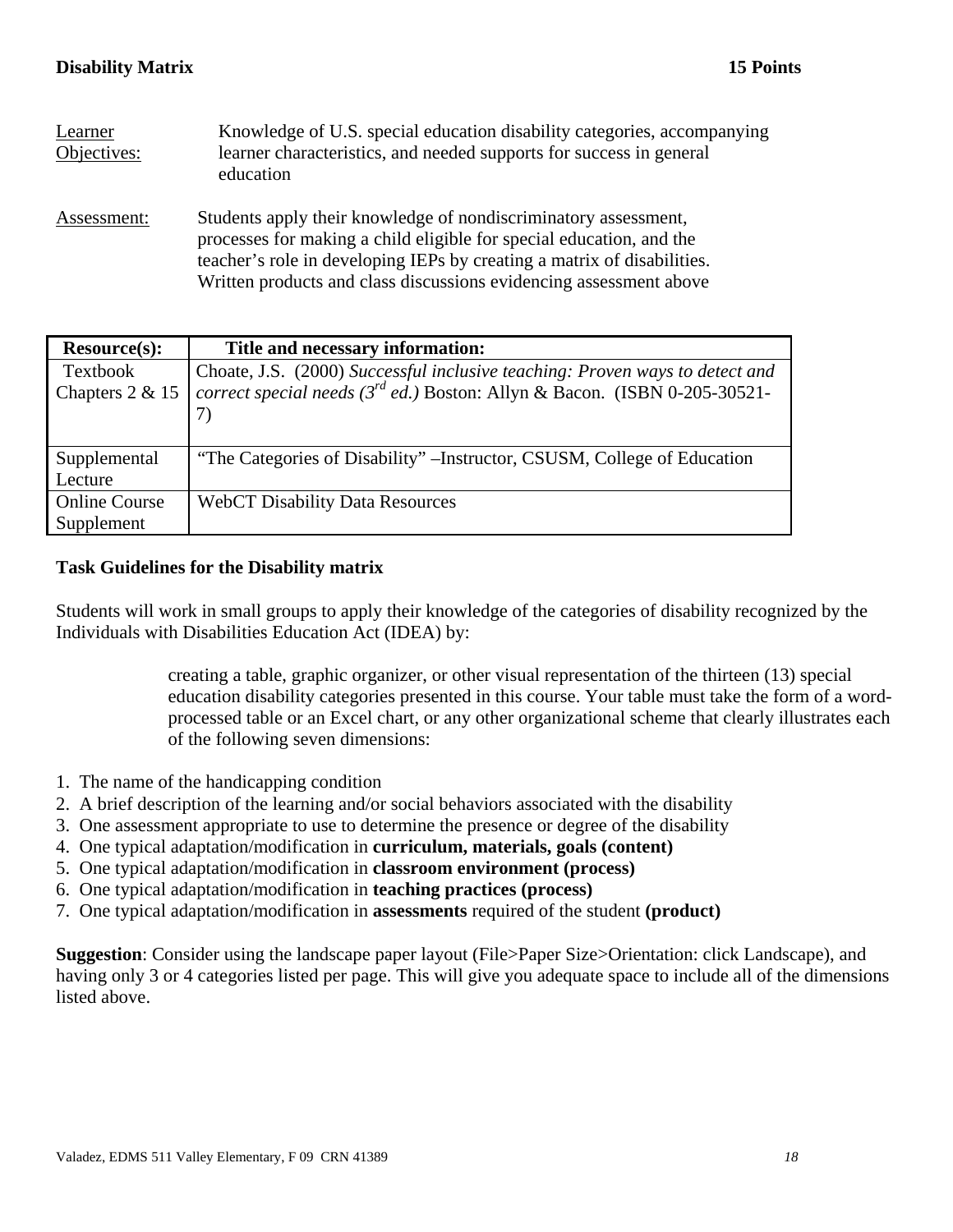|  | <b>Disability Characteristics Matrix Expectations</b> |  |  |
|--|-------------------------------------------------------|--|--|
|--|-------------------------------------------------------|--|--|

| <b>Element</b>   | <b>Expectations</b>      |
|------------------|--------------------------|
| Description of   | Detailed description of  |
| disability       | characteristics,         |
| categories under | incidence, and           |
| <b>IDEA</b>      | educational              |
|                  | implications for each of |
|                  | the 13 categories        |
| Assessment       | Detailed description of  |
|                  | formal and informal      |
|                  | assessment procedures    |
|                  | used to determine        |
|                  | presence/degree of       |
|                  | disability.              |
| Curriculum       | Modification in content  |
| Modification     | (curriculum, materials   |
|                  | or goals) for each       |
|                  | disability named         |
|                  |                          |
| Classroom        | Modification in          |
| Environment      | classroom environment    |
| Modification     | for each disability      |
|                  | named                    |
| Process          | Modification in          |
| Modification     | teaching                 |
|                  | practice/process         |
|                  | assessment for each      |
|                  | disability named         |
| Assessment       | Modification in          |
| Modification     | learning product         |
|                  | assessment for each      |
|                  | disability named         |
| <b>Total</b>     |                          |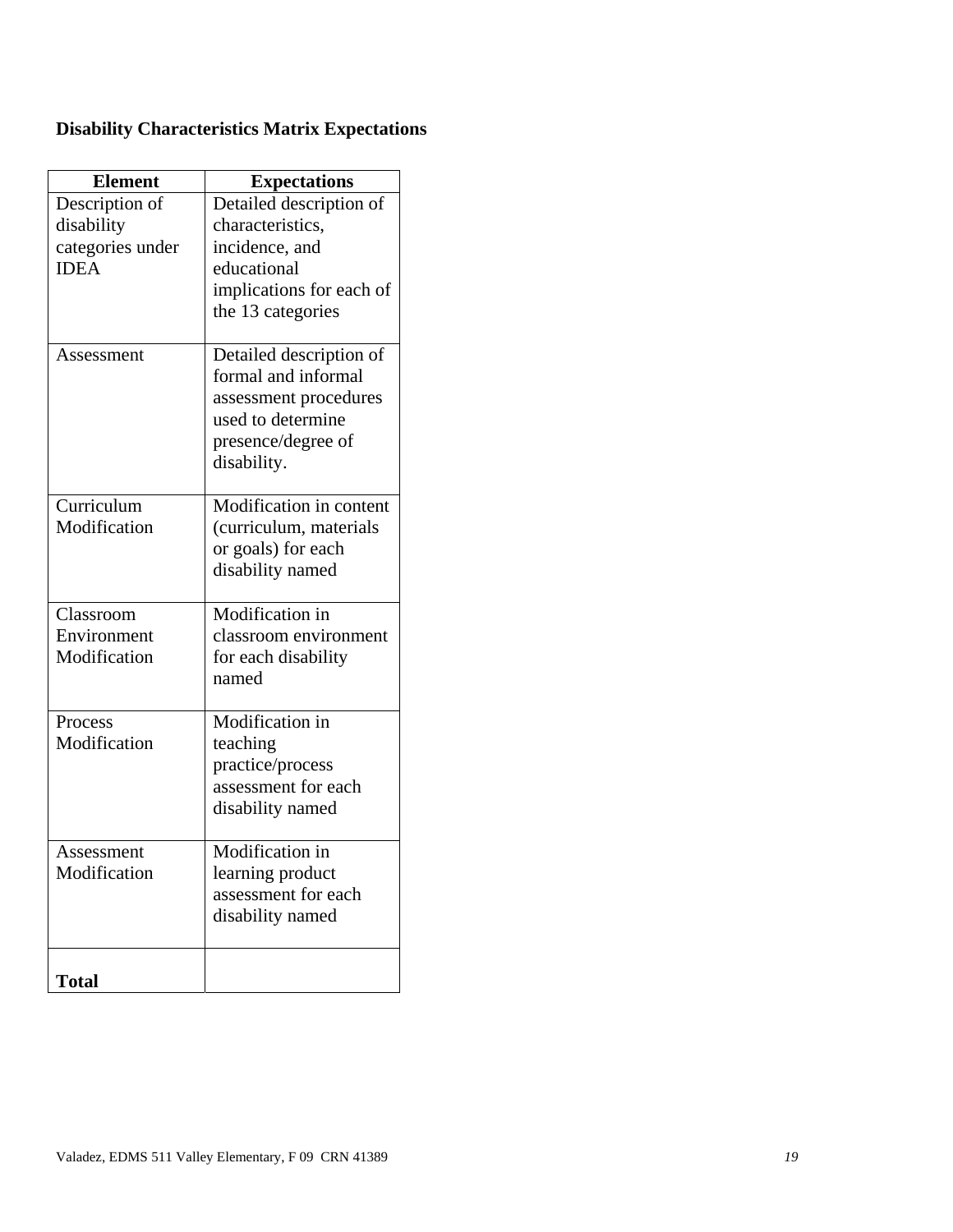| Learner<br>Objectives: | Knowledge of U.S. special education disability categories, accompanying<br>learner characteristics, and needed supports for success in general<br>education                                                                                                                              |
|------------------------|------------------------------------------------------------------------------------------------------------------------------------------------------------------------------------------------------------------------------------------------------------------------------------------|
| Assessment:            | Students apply their knowledge of nondiscriminatory assessment,<br>processes for making a child eligible for special education, and the<br>teacher's role in developing IEPs by creating a matrix of disabilities.<br>Written products and class discussions evidencing assessment above |

| <b>Resource(s):</b>  | Title and necessary information:                                                |
|----------------------|---------------------------------------------------------------------------------|
| Textbook             | Choate, J.S. (2000) Successful inclusive teaching: Proven ways to detect and    |
| Chapters 2 & 15      | correct special needs ( $3^{rd}$ ed.) Boston: Allyn & Bacon. (ISBN 0-205-30521- |
|                      |                                                                                 |
|                      |                                                                                 |
| Supplemental         | "The Categories of Disability" – Instructor, CSUSM, College of Education        |
| Lecture              |                                                                                 |
| <b>Online Course</b> | <b>WebCT Disability Data Resources</b>                                          |
| Supplement           |                                                                                 |

# **Task Guidelines for the Disability matrix**

Students will work in small groups to apply their knowledge of the categories of disability recognized by the Individuals with Disabilities Education Act (IDEA) by:

> creating a table, graphic organizer, or other visual representation of the thirteen (13) special education disability categories presented in this course. Your table must take the form of a wordprocessed table or an Excel chart, or any other organizational scheme that clearly illustrates each of the following seven dimensions:

- 1. The name of the handicapping condition
- 2. A brief description of the learning and/or social behaviors associated with the disability
- 3. One assessment appropriate to use to determine the presence or degree of the disability
- 4. One typical adaptation/modification in **curriculum, materials, goals (content)**
- 5. One typical adaptation/modification in **classroom environment (process)**
- 6. One typical adaptation/modification in **teaching practices (process)**
- 7. One typical adaptation/modification in **assessments** required of the student **(product)**

**Suggestion**: Consider using the landscape paper layout (File>Paper Size>Orientation: click Landscape), and having only 3 or 4 categories listed per page. This will give you adequate space to include all of the dimensions listed above.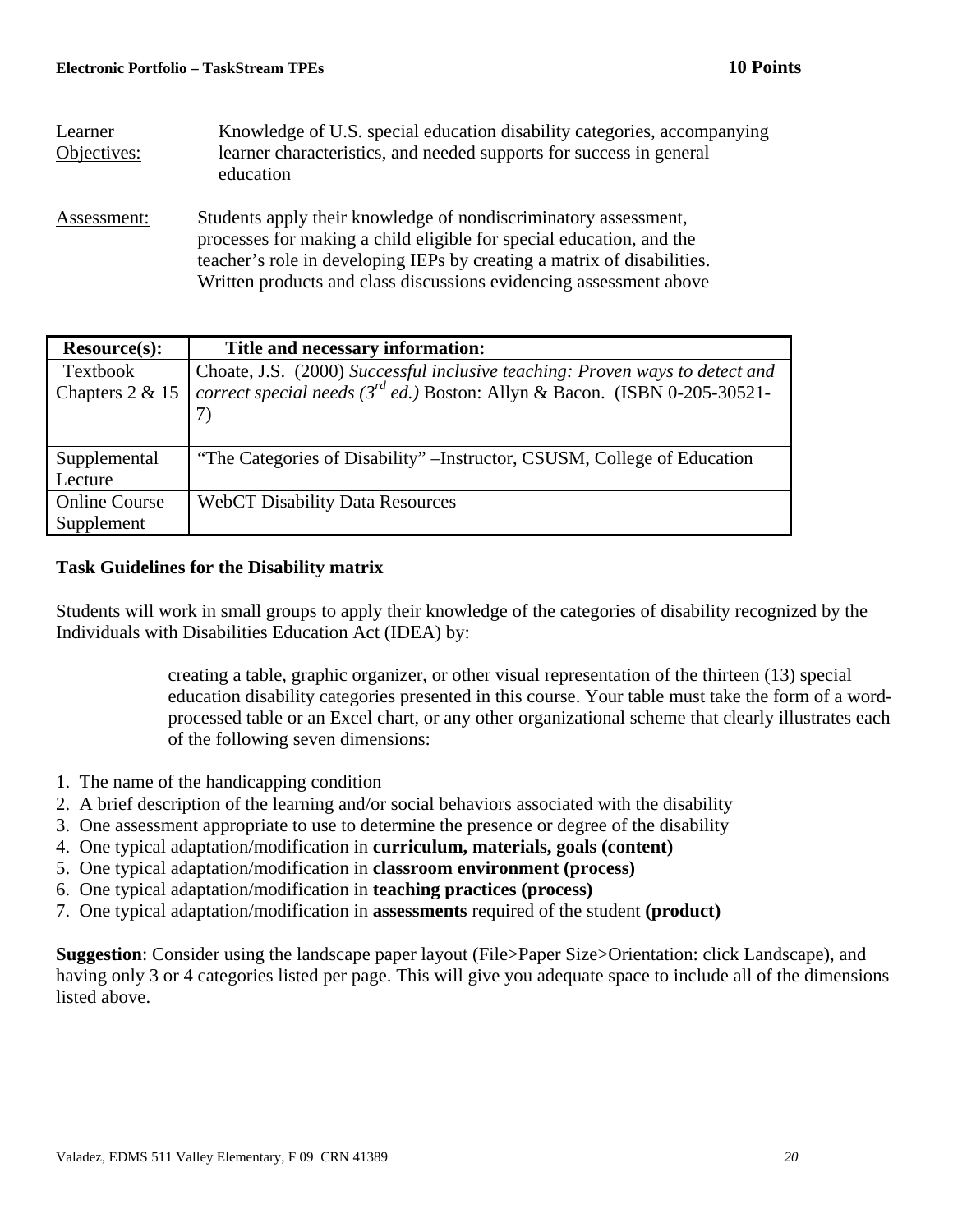# **TaskStream TPE Response Checklist**

*Your TPE response should include the following DESCRIPTION, ANALYSIS, and REFLECTION sequence and contain a minimum of two artifacts as evidence of your learning. Where possible, include artifacts from both your coursework and your field work.* 

| Description Paragraph (DESCRIBE your learning relative to the TPE)                                                                                         |  |
|------------------------------------------------------------------------------------------------------------------------------------------------------------|--|
| Did you identify what part of the TPE you are addressing using language<br>from the TPE?                                                                   |  |
| Did you give an overview of your learning related to the elements of the<br>TPE you identified above?                                                      |  |
| Did you name the artifacts you will be explaining in your following<br>$\bullet$<br>paragraphs as evidence of your learning?                               |  |
| Did you capitalize the name of your artifact attachments like a title?<br>٠                                                                                |  |
| Are you consistent about what you call your evidence?                                                                                                      |  |
| Did you spell out acronym and then introduce acronym in a parenthesis?                                                                                     |  |
| Did you use first person language?                                                                                                                         |  |
| Evidence Paragraph (ANALYZE an artifact to demonstrate your learning)                                                                                      |  |
| Did you identify the artifact you are analyzing?                                                                                                           |  |
| Did you explain how this piece of evidence addresses elements of the<br>$\bullet$                                                                          |  |
| TPE you outlined in your opening paragraph?                                                                                                                |  |
| Is this artifact a good representation of the elements of this TPE—is it<br>٠                                                                              |  |
| an effective representation of your learning related to this TPE?                                                                                          |  |
| Did you use first person language?                                                                                                                         |  |
| Did you attach your artifact to your response in TaskStream?                                                                                               |  |
| Does your attachment have an appropriate title and short descriptor?                                                                                       |  |
| Evidence Paragraph (ANALYZE an artifact to demonstrate your learning)                                                                                      |  |
| Did you identify the artifact you are analyzing?                                                                                                           |  |
| Did you explain how this piece of evidence addresses elements of the<br>$\bullet$<br>TPE you outlined in your opening paragraph?                           |  |
| Is this artifact a good representation of the elements of this TPE—is it<br>$\bullet$<br>an effective representation of your learning related to this TPE? |  |
| Did you use first person language?                                                                                                                         |  |
| Did you attach your artifact to your response in TaskStream?                                                                                               |  |
| Does your attachment have an appropriate title and short descriptor?                                                                                       |  |
| Reflection Paragraph (REFLECT on your learning and next steps)                                                                                             |  |
| Did you reflect upon and summarize the significance of your learning                                                                                       |  |
| overall (connected to the TPE)                                                                                                                             |  |
| Did you explain what you still need to learn related to this TPE?                                                                                          |  |
| Did you use first person language?                                                                                                                         |  |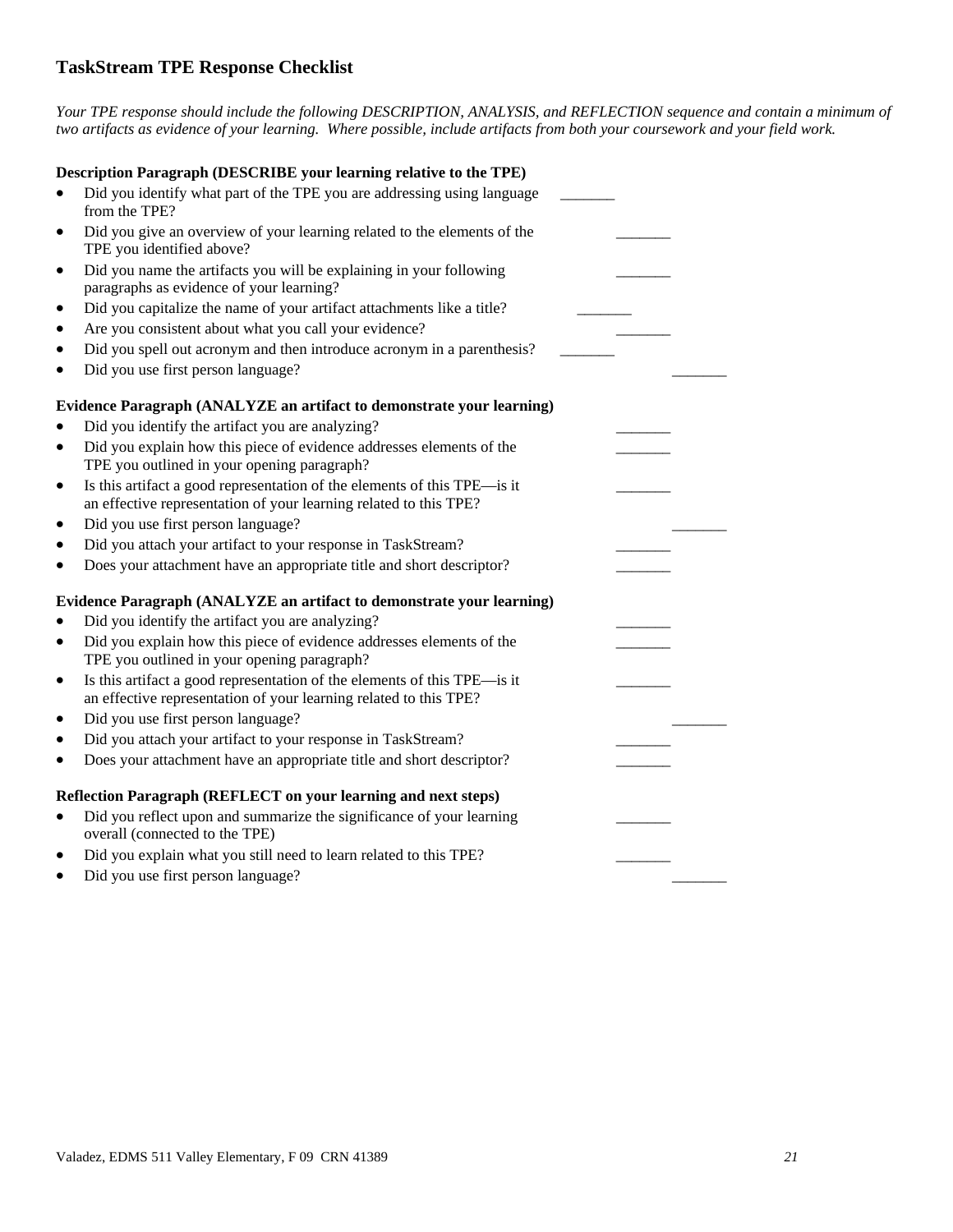| <b>Learner Objectives:</b> | Teacher candidates will be able to design a classroom management plan for students with<br>diverse needs.                                                                                                                                                                                                                                                                                         |
|----------------------------|---------------------------------------------------------------------------------------------------------------------------------------------------------------------------------------------------------------------------------------------------------------------------------------------------------------------------------------------------------------------------------------------------|
| <b>Assessment:</b>         | Teacher candidates will complete a classroom management plan that addresses diverse<br>elements of classroom management and discipline. Teacher candidates will identify five<br>guiding principles of classroom management and discipline. Evidence of these guiding<br>principles will be shown in the completion of five grids completed in groups of three or<br>four and submitted on WebCT. |

**Preparation:** Before beginning assignment teacher candidates read the following resources and demonstrate the ability to complete the prerequisite skills.

| <b>Resources</b>       | Title and necessary information:                                                                                                                                                                                            |
|------------------------|-----------------------------------------------------------------------------------------------------------------------------------------------------------------------------------------------------------------------------|
| <b>Textbooks</b>       | Grant, Carl. A. & Gillette, Maureen. (2005). Learning to Teach Everybody's                                                                                                                                                  |
|                        | Children: Equity, Empowerment and Education that is Multicultural. Thomson &                                                                                                                                                |
|                        | Wadsworth. Chapter 3                                                                                                                                                                                                        |
|                        | Villa, Richard, & Thousand, Jacquelyn. (1995). Creating and inclusive school. Alexandria,<br>VA: ASCD. Chapters $3 & 5$                                                                                                     |
| <b>Other Resources</b> | Choate, J. S. (2000) Sucessful inclusive teaching ( $3rd$ ed.). Needham, MA: Allyn & Bacon.<br>Chapter 15                                                                                                                   |
|                        | Thousand, Villa, & Nevin. (2002)." Discipline Pyramid," Creativity and Collaborative<br>Learning: The practical guide to empowering students, teachers and families, $2nd$ ed.<br>Baltimore, MA: Brookes Publishing. P. 143 |
| Internet $Site(s)$     | Visit a website                                                                                                                                                                                                             |

Prerequisite skills:

- Teacher candidates are able to identify their beliefs about teaching and learning as related to student behavior.
- Teacher candidates are able to differentiate the six levels of of the discipline pyramid
- Teacher candidates are able to use information about students' readiness range (skills, reading, thinking  $\&$  information), learning profiles, interests, talents, and culture to determine appropriate discipline approaches (Thousand, Villa & Nevine)
- Teacher candidates are able to identify strategies to meet the needs of
	- o Students learning English (including differentiation for Beginning, Intermediate, and Advanced levels)
	- o Student that are accelerated learners a
	- $\circ$  Students that need special education support under IDEA &/or ADA as referred to by Choate (2000), Villa & Thousand (2002)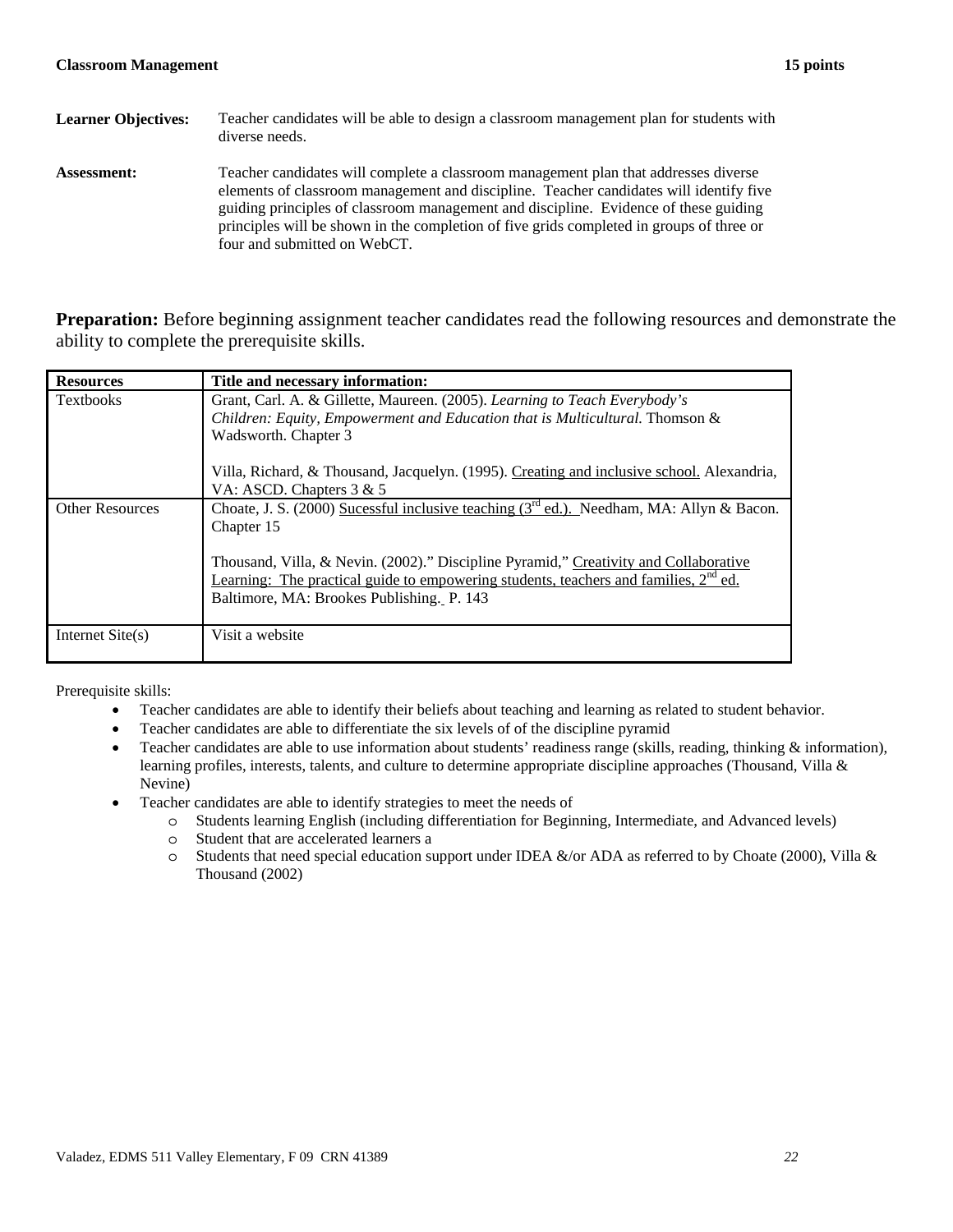## **Management Plan Grid**

In this activity you will fill in each grid as directed. You may brainstorm with others in class to work on your plan. The plan will consist of statements of your guiding principles of classroom management. For each principle you will describe two strategies that demonstrates how you will apply your principles. Each strategy will also include a rationale detailing how your strategies illustrated your classroom management principles. Your task will be to fill each square of the grid.

 entries, you should describe both a long-range plan and short term applications of community building in your classroom. Your rationale should describe how the strategy you describe fits to your classroom management principle in concrete terms. Grid one-Building community: In this grid articulate your principles/beliefs as to the importance of community building in your classroom. In this principle statement you should address key elements of a healthy classroom community, why community building is critical to effective classroom management, and how a healthy community works through day-to-day challenges. For your strategy

## **Community Building**

 Strategy One: Strategy Two: Principle: Rationale: Rationale:

 moves from room to room on campus and when students move from one subject area to another. In this grid describe your basis principle(s) of effective classroom transitions. You principle statement should address the key elements of effective transition and Grid two- Transitions: Highly effective classrooms possess seamless transitions. Transitions are those periods of times when a class why smooth transitions are important in classroom management. You are required to write one strategy for moving from room to room on a campus, i.e. from your classroom to the lunchroom, and one for moving from subject area to subject area, i.e. from reading to math. Your rationales should describe how your strategies exemplify good transition patterns.

## **Transitions**

 Strategy One: Strategy Two: Principle: Rationale:

Rationale:

 this way, the strategies you describe are not to be viewed as *punishments* for misbehavior as much as ways to reacquaint students with discipline that is *student-centered*. Your strategies need to address two aspects: small group interactions and whole classroom Grid three-Quick recovery: In this grid write about those strategies you plan to use to recover instruction when students behave in ways that disrupt instruction or group interactions. The term *recovery* is used here to emphasis a return to teaching and learning. In learning content and/or classroom process. The principles for quick recovery should articulate in concrete terms a view of classroom instruction. Therefore, one strategy will center on quick recovery in a small group, such as a reading group or center, and the other will describe a strategy to use when teaching the entire class, as in a read-aloud, etc. Moreover, your rationales should describe how your strategies exemplify effective quick recovery methods for classroom management.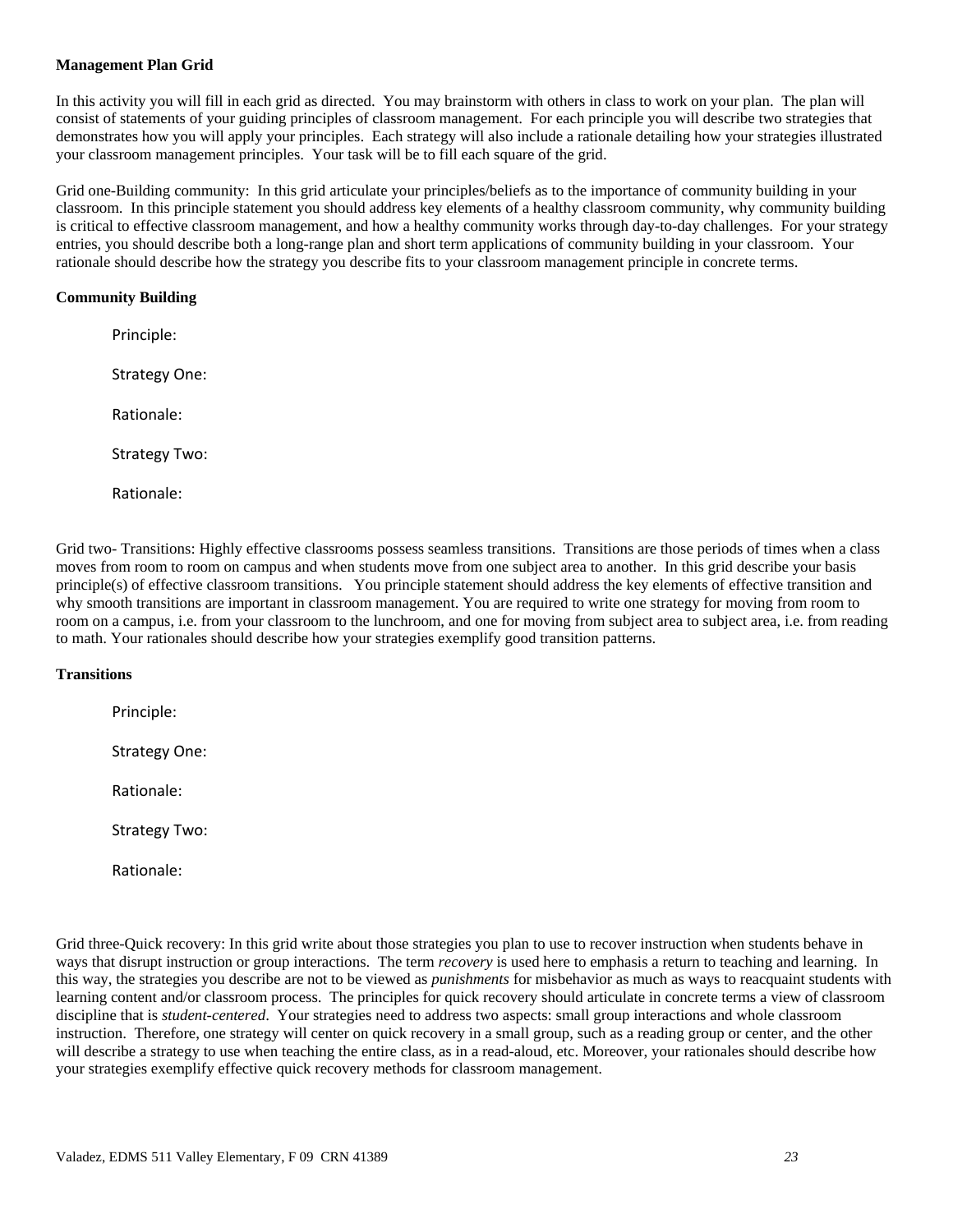## **Quick Recovery**

 Strategy One: Strategy Two: Rationale: Principle: Rationale:

Grid four: Materials management: This grid deals directly with the ways you plan to organize material elements in your classrooms. plan to distribute small items in your classroom? Will students play an active or passive role in your materials management? How Materials in your classroom include small items -paper, paints, pencils, etc. Materials also include large objects in your classroom computers, furniture, maps, etc. Your principle statements should articulate basic elements of a well-organized classroom from the standpoint of how material objects will be organized for effective teaching and learning. Questions to consider include, "How do you will you develop effective routines for student interactions with technology, etc.? The principle statement should address these questions and any others you wish to consider. With regard to your two strategies, one strategy should address smaller material items and the other strategy should address larger objects. Your rationales should describe how your strategies exemplify effective material management.

## **Materials Management**

 Strategy One: Strategy Two: Principle: Rationale: Rationale:

 grid articulate your principles for good communication between you, the classroom teacher, and the parents of your students. Your cover on-going communication with parents. For example, will you provide a monthly newsletter or webpage for parents? How do you plan to highlight good news and accomplishments of your students to all parents? Your second strategy should describe a communication between yourself and a parent when you need to discuss a problem. For example, how do you plan to frame a phone conversation when a student is having struggles with other students in your class? When will you insist on a face-to-face interview? The questions offered here are suggestions; you need only describe two strategies in total so chose what you most want to describe. Grid five- Parent communication: Effective classroom teachers are effective communicators with both students and parents. In this principle statement should encompass broad philosophical ideas about the importance of good, consistent communication with parents and how it affects teaching and learning. You strategies should cover two aspects of parental communications. One strategy should Finally, as mentioned before, your rationales should describe how your strategies exemplify effective parent communication.

## **Parent Communication**

Principle:

Strategy One:

Rationale: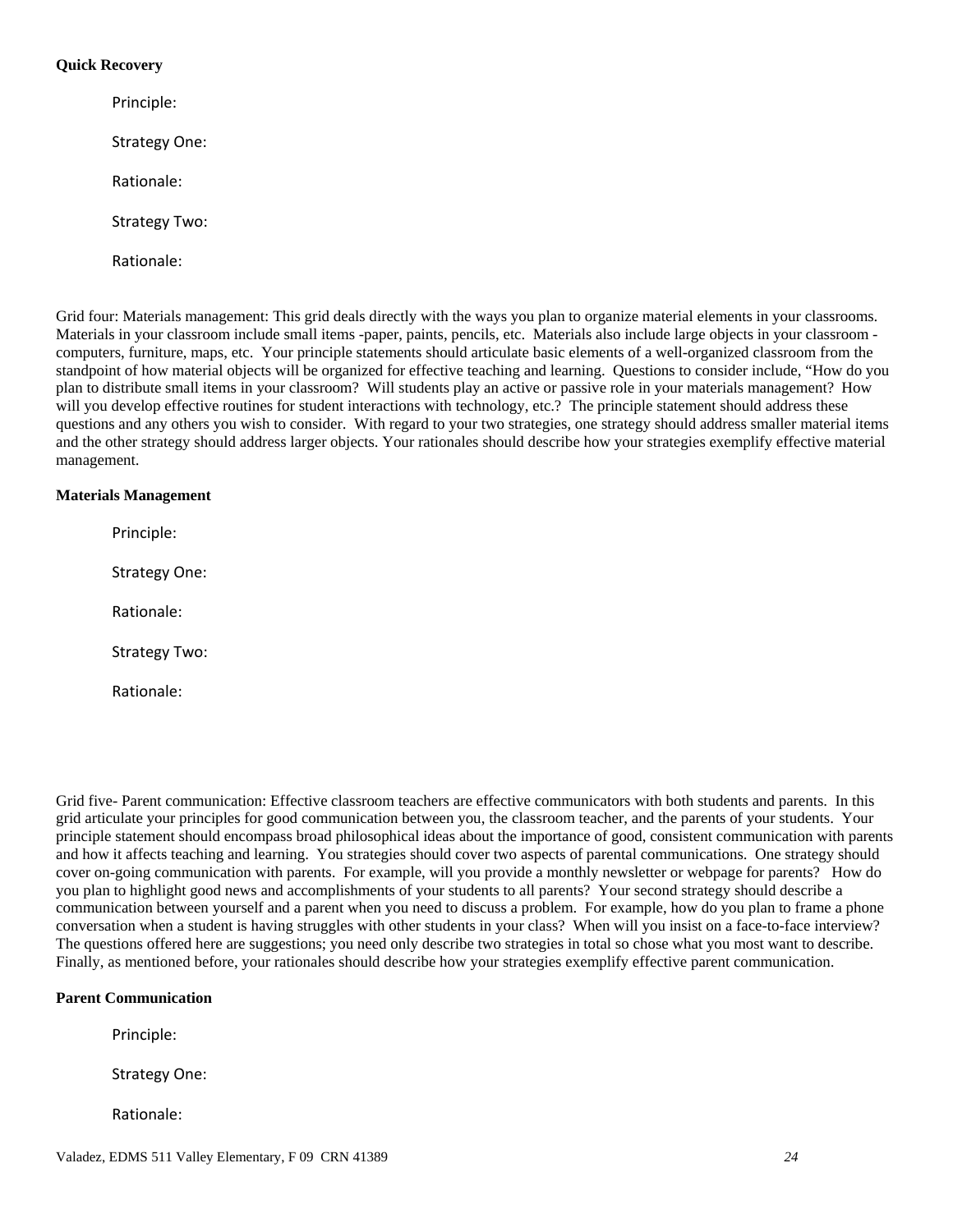Rationale:

 classroom. You can write whatever you please; you can pick your grade level, student composition, and even describe how the furnishings will be arranged. **Submission requirements**: You will submit your grids as a single attachment into the WebCT shell. The assignment is listed as **Classroom Management**. Submit only the completed grids. This means you will delete the instructions from this document so that I will avoid unnecessary scrolling when I grade this assignment. Also, in the text box write a paragraph describing your ideal furnishings will be arranged. Valadez, EDMS 511 Valley Elementary, F 09 CRN 41389 *25*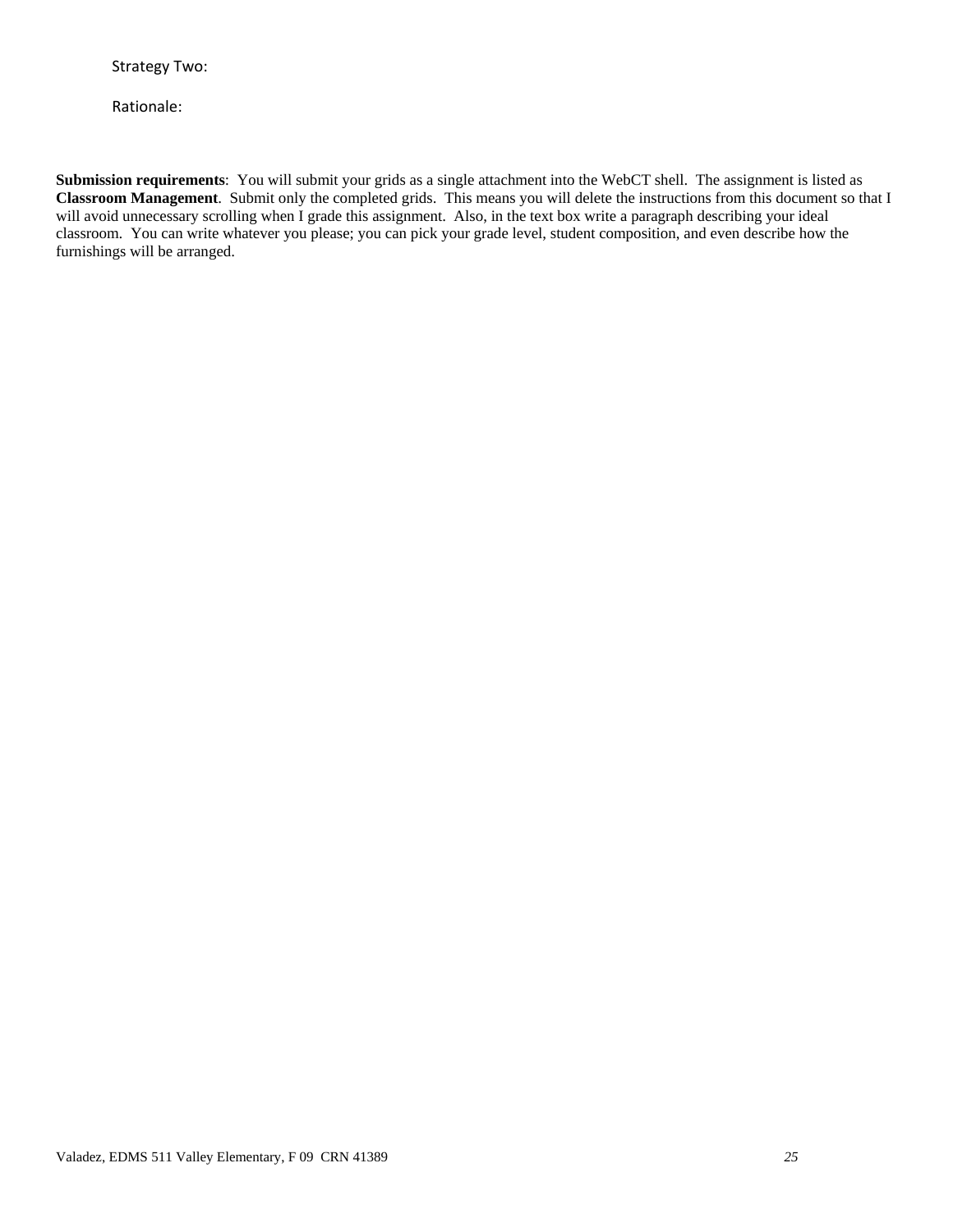#### **Peer Teaching Demonstration 10 points Peer Teaching Demonstration 10 points**

## **Learner Objectives:** Teacher candidates:

- hot topic in the field of education. • Develop as an instructor by preparing and organizing class-learning activity around a
- • Expand knowledge and skills in professionally articulating opinions about a topic in education.
- Summarize key concepts presented in the session's readings.

**Assessment:** Teacher candidates will:

- Lead a Peer Teaching activity on a topic related to the session's readings.
- Prepare and distribute a one-page overview of the readings for the session.

**Preparation-** Carefully read assigned chapter/article. As a class, create a rubric to provide clear guidelines as to what is expected.

#### **Process**

 You are required to sign up to facilitate discussion on the assigned readings for one class session. You will work with a partner to prepare a 15-20 minute learning activity about the reading. The activity should engage the class and allow us to examine and apply the materials in a meaningful way. In other words, don't prepare a summary lecture. This will be a group graded assignment.

## **Peer Teaching Presentation Rubric**

| Task &          | Approaching =                                                                         | Proficient $= 1.5$                                                                                 | <b>Exceeds = 2 points</b>                                                                                                                          |
|-----------------|---------------------------------------------------------------------------------------|----------------------------------------------------------------------------------------------------|----------------------------------------------------------------------------------------------------------------------------------------------------|
| <b>Criteria</b> | 0.5 point                                                                             | points                                                                                             |                                                                                                                                                    |
| Content         | Covered some of                                                                       | Covered Key                                                                                        | Covered key                                                                                                                                        |
|                 | the key points in                                                                     | points in some of                                                                                  | points of all                                                                                                                                      |
|                 | most readings                                                                         | the readings                                                                                       | readings                                                                                                                                           |
| Handouts        | Reviewed some<br>of the readings &<br>Used graphic<br>organizer to<br>review readings | Reviewed the key<br>points of all<br>readings &<br>Used graphic<br>organizer to<br>review readings | Reviewed the key<br>points of all<br>readings &<br>Used graphic<br>organizer to<br>review readings &<br>Made connections<br>across the<br>readings |
| $A = 11.11$     | Daniel also                                                                           | $A = 11.11 + 11.11 + 11.11$                                                                        | $\sim$ $\sim$ $\sim$ $\sim$ $\sim$ $\sim$ $\sim$                                                                                                   |

Activity **Provide an** activity for all to  Activity was engaging for the  Gave classmates an opportunity to try apply the